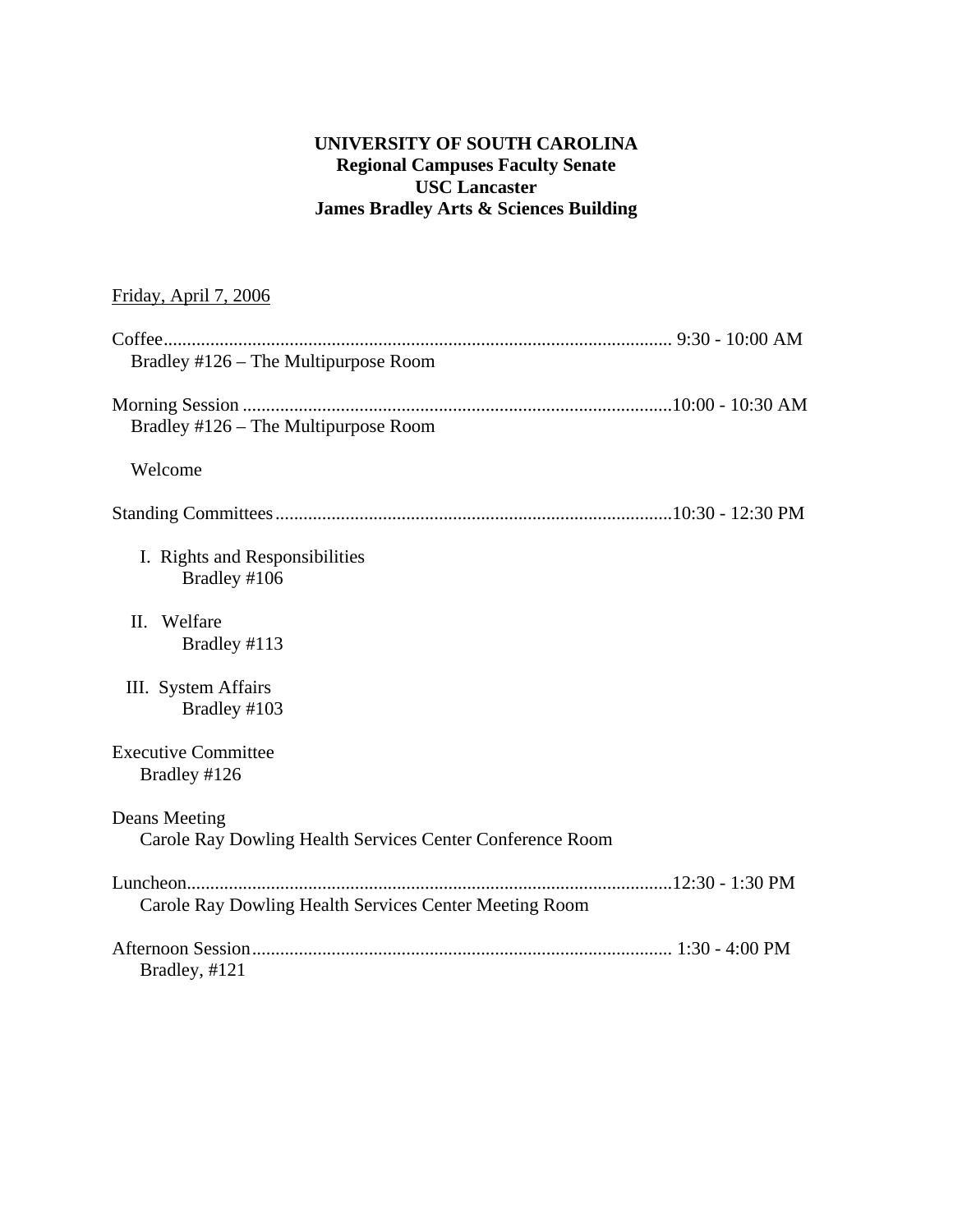## **AGENDA**

- I. Call To Order
- II. Correction/Approval of Minutes: February 17, 2006 USC Columbia, Columbia, SC

### III. Reports from University Officers

- A. Dr. Chris P. Plyler, Vice Provost and Executive Dean
- B. Dr. Carolyn A. West, Associate Vice Provost
- C. Regional Campus Deans
- D. Assistant Vice Provost for Continuing Education Credit Programs
- IV. Reports from Standing Committees
	- A. Rights and Responsibilities Professor Danny Faulkner
	- B. Welfare Professor Fran Gardner
	- C. System Affairs Professor Chris Borycki
- V. Executive Committee Professor Roberto Refinetti
- VI. Reports from Special Committees
	- A. Committee on Libraries Professor Bruce Nims
	- B. Committee on Curricula and Courses Professor Robert Castleberry
	- C. Committee on Faculty Welfare Professor Darris Hassell
	- D. Faculty-Board of Trustees Liaison Committee Professor Noni Bohonak
	- E. Research and Productive Scholarship Committee Professor Hayes Hampton
	- F. Regional Campuses Research and Productive Scholarship Committee Professor Lisa Rashley
	- G. Regional Campuses Academic Advisory Council Professor Noni Bohonak
	- H. Other Committees
		- 1. Conflict of Interest Committee Professor Dave Bowden
- VII. Special Orders & Elections
- VIII. Unfinished Business
- IX. New Business
- X. Announcements
- XI. Adjournment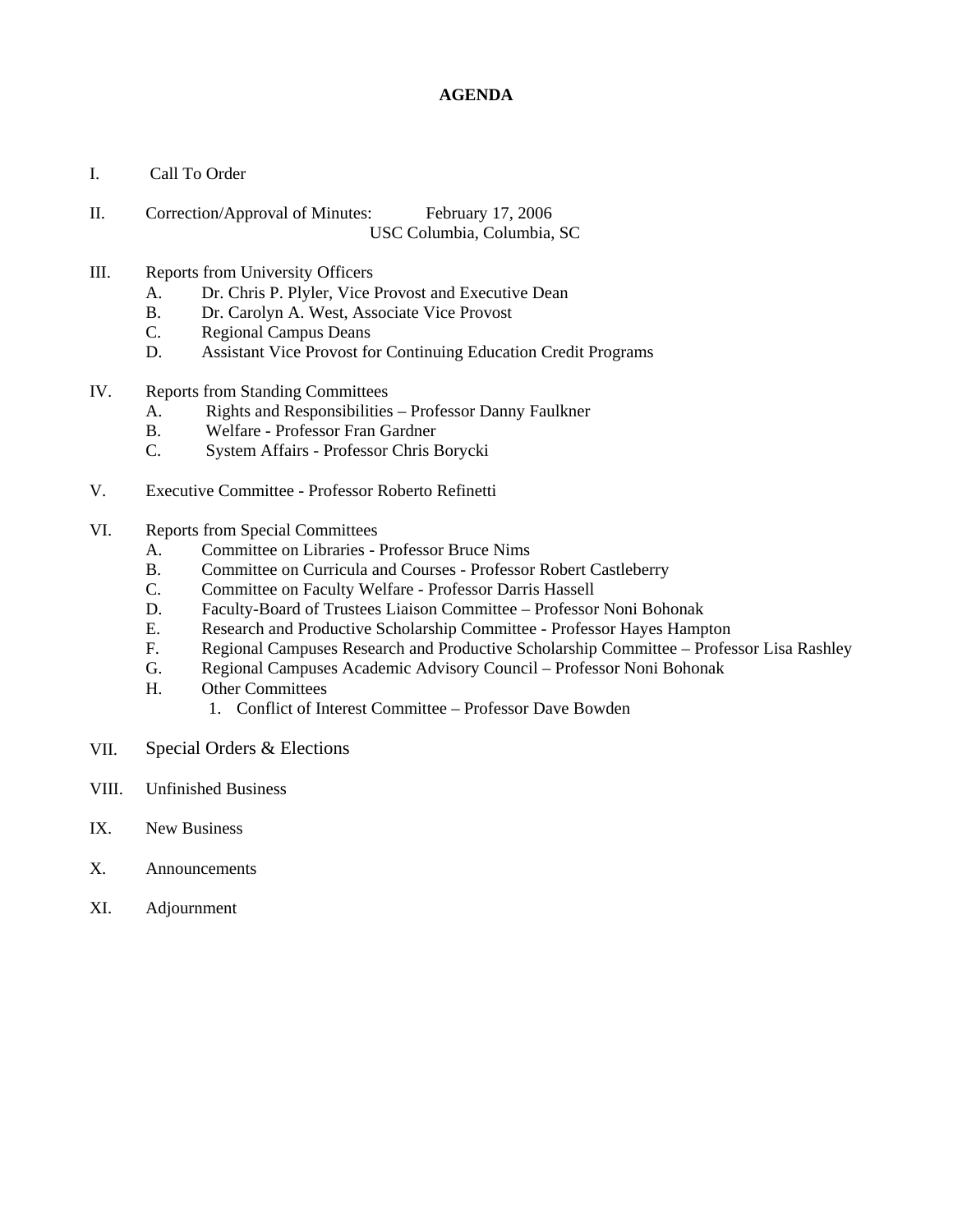

# **Meeting of Friday, April 7, 2006 USC Lancaster, James Bradley Arts & Sciences Building**

# *Morning Session*

1) The Senate Chair, Noni Bohonak, called the meeting to order at 10:02 A.M.

2) The Dean of the Lancaster campus, John Catalano, welcomed the senators.

3) The Vice Chair of the Senate, Kate Fritz, presented the slate of candidates for next year's Executive Committee. (See *VII. Special Orders* below.)

4) The general meeting was recessed at 10:11 A.M. so that the various committees could meet.

# *Afternoon Session*

# **I. Call to Order**

The senate was reconvened at 1:30 P.M.

# **II. Correction/Approval of Minutes**

The minutes of the February 17, 2006 meeting were approved by voice vote.

# **III. Reports from University Officers**

# *A. Vice Provost and Executive Dean, Chris Plyler*

The Vice Provost was unable to attend the meeting. The Associate Vice Provost, Carolyn West, presented the report on his behalf:

## **Legislative:**

The House version of the state budget has been sent to the Senate for consideration. The Appropriations Bill (H. 4810) and supplemental bill (H. 4811) and Capital Reserve Fund bill (H. 4812) all passed in the House. The bills are as they were coming out of the House Ways and Means Committee.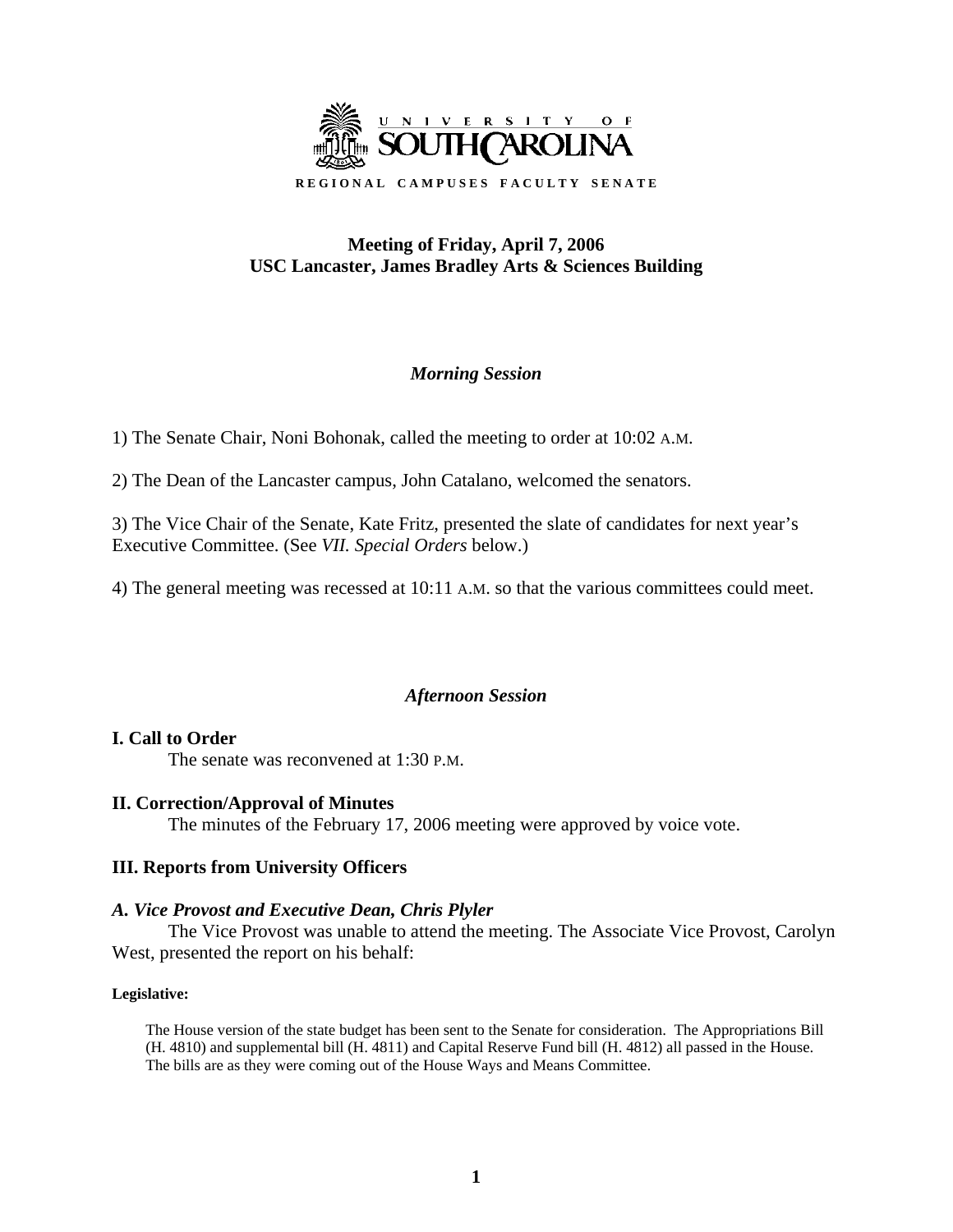Our campuses do not receive any additional recurring funds, and Upstate loses the \$1,000,000 received last year for the Greenville University Center. The appropriations bill includes a 3% pay package. In the supplemental bill the following NON-RECURRING funding was approved:

USC Columbia - Faculty Excellence Initiative - \$4,000,000 USC Columbia - Congaree River Initiative - \$2,000,000 USC Aiken - MRR Parity - \$599,237 USC Upstate - MRR Parity - \$1,877,675 (remember though loss of \$1M recurring funds) USC Beaufort - MRR Parity - \$502,175 **USC Lancaster - MRR Parity - \$650,000 USC Salkehatchie - MRR Parity - \$100,000** 

#### **Academic Searches:**

The search for a Dean of USC Union is progressing on schedule. A list of five finalists is presently being considered for the first stage of interviews.

The search for an Associate Dean for Academic Affairs at USC Salkehatchie will continue.

Most faculty searches are in the late stages of progression, and the candidate pools have been very impressive.

#### **University:**

The Provost and a contingent of academic deans will be in various parts of Asia until April 17 working on developing partnerships in research and various forms of academic exchange.

Absent any change in the budget at the end of Senate deliberations, a Regional Campuses 2006-'07 tuition rate of 8.3% for in-state residents will be proposed to the Board of Trustees in late June.

Please note the following change in federal grants submission that will take place immediately: *Any grants.gov proposal must complete its approval route and obtain all internal approvals via USCeRA not less than 4 business days before the published sponsor deadline.* 

SAM will always work with faculty to process exceptions and attempt to submit all proposals by the sponsor's deadline, but this four day requirement is what is necessary for review, data entry, and submission. Adherence to this four-day rule is necessary for SAM to guarantee successful proposal submission.

The Bachelor of Arts in Liberal Studies proposal continues to be revised in our Academic Programs unit and should soon be on its way to the Faculty Implementation Committee for their review in the very near future. We are taking great care to conform to University, CHE and SACS formats while also ensuring that we have clear and documentable responses for every anticipated question from higher levels.

I would like to pay special tribute to Professor Cynthia McMillan of USC Salkehatchie who is completing her 40<sup>th</sup> year of service to the University. Cynthia was hired at Salkehatchie in 1966, which was literally one year after the campus was chartered. She has influenced the lives of many students in the central Savannah region of South Carolina throughout her tenure, and she will retire at the end of the spring semester.

I would also like to salute Steve Buchanan, Professor of Psychology at USC Union, who will also retire from full-time faculty status at the end of spring semester.

## *B. Associate Vice Provost, Carolyn A. West*

1) The Associate Vice Provost commended senators for their work on two main projects: the preparation of a thorough report by the committee on research and productive scholarship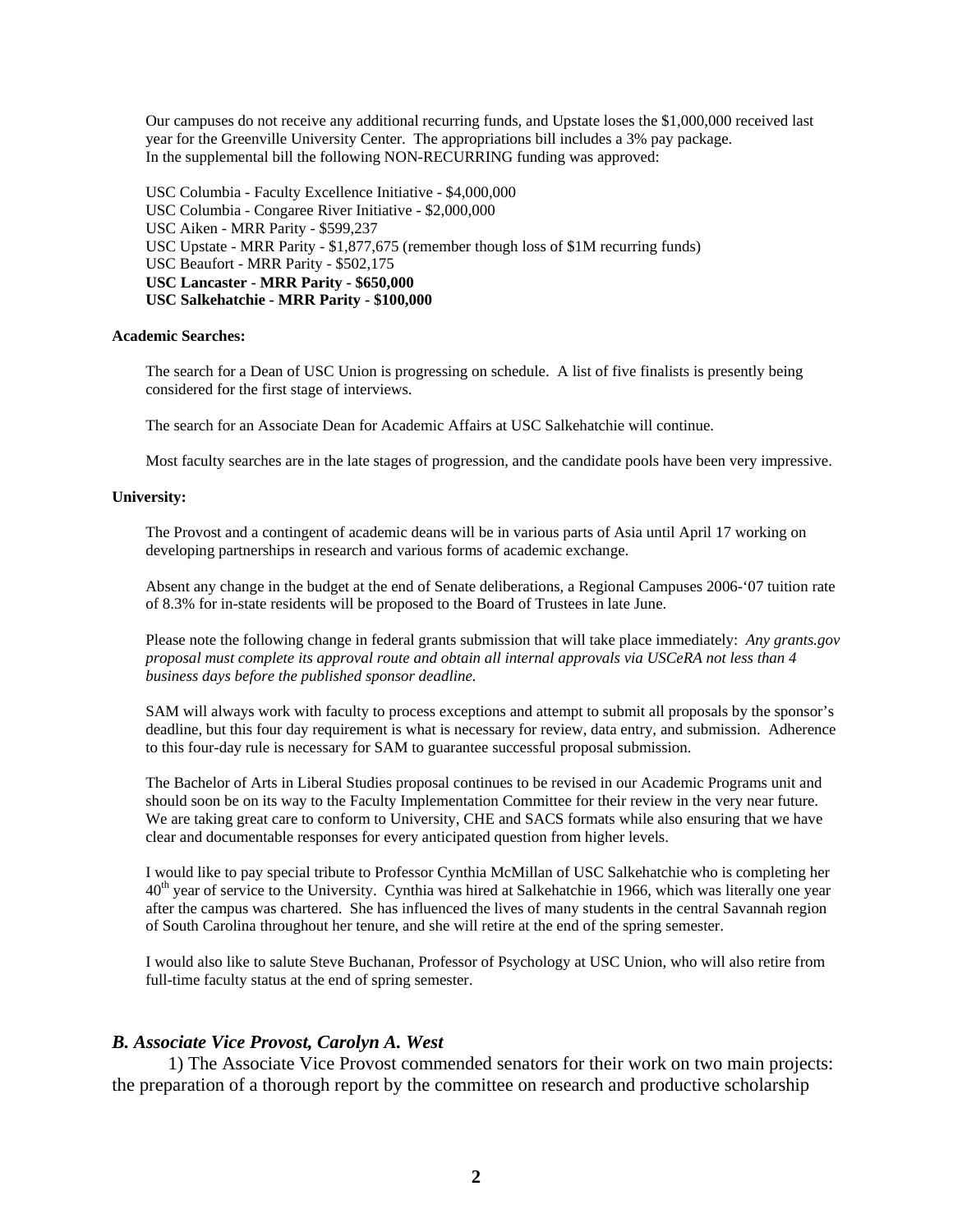and the elaboration of procedures for external peer review of tenure and promotion files conducted by the committee on rights and responsibilities.

2) She also answered several questions posed by senators about the Vice Provost's report, particularly about the pending approval of the Bachelor of Liberal Arts in Palmetto Programs and about the possibility of cross-listing of upper-level courses.

#### *C. Regional Campus Deans*

*USC Lancaster, John Catalano* 

#### **STUDENTS**

Spring 2006 registration numbers are up in headcount (7.06%) and FTE (8.81%). The 2006 Honor's Day was a huge success with a record turnout of approximately 430 exceptional high school students. History Day was also a big success with approximately 250 young historians attending. USC Lancaster students will be at USC Sumter next week for a flag football game.

#### **FACULTY**

The following professors will join the faculty as Assistant Professors in the tenure track this fall: Mark Coe (PhD, Clinical Psychology, DePaul University),

Terry Polenski (PhD, Developmental Psychology, University of Pittsburg),

Annette Golonka Praay (PhD, Biology, Duke University),

and Shemsi Alhaddad (PhD, Mathematics, North Texas University).

Bettie Obi-Johnson (PhD, Chemistry, Georgia Tech University) will go from instructor status to Assistant Professor in the tenure track. We have also made an offer to an exercise physiologist and will receive an answer next week. New visiting faculty positions have been awarded in archaeology, history, and philosophy. As many of you already know Dr. David Norman will leave us this year to become Executive Director of the Trinity Forum Academy on the eastern shore of Maryland. The search for a business professor continues. We expect to have several additional searches in the coming year and we are working with the Faculty Hiring Priorities Committee in order to make decisions.

Dr. Stephen Criswell has received a \$10,000 grant from Duke Power that will enable USCL to continue planning and begin implementing our new program of Native American Indian studies. Please pick up a brochure advertising the Native American Studies Week on campus next week. Dr. Walt Collins has received a publication date in June for his forthcoming book on post-colonial African authors. Dr. Riner's recent symposium on Childhood Obesity has attracted some very favorable press for the campus. I have learned at these symposia to stop calling big boned children fat and to stop saying *injuns*.

#### **FINANCES**

The House budget added \$650,000 to the USCL budget that will be targeted for new faculty salaries. There is a long way to go before the money materializes but at least the problem has been recognized in Columbia. Remember that this additional appropriation will still leave us with fewer dollars appropriated per student than any other regional campus, but will go a long way toward making me shut up about parity. We will soon advertise the position of business manager for the campus and we hope to have a new business manager in place by June 1, 2006.

#### **FACILITIES**

Thanks to a grant from the J Marion Sims Foundation, we have announced the complete renovation of the Richards Tennis Complex. The project will total \$350K and should be completed this fall. The new maintenance facility shed is nearly finished and will house tractors, lawn mowers, etc. The new parking lot next to the Dowling Buildings on Hubbard is nearly finished, and the Dowling landscaping project is still in the works. As many of you can see and smell extensive roofing repairs are being completed on the Bradley Building, a six year old building. The general contractor is funding the repairs after mediation. Our hope is to start interior repairs as soon as we are sure we have a building that doesn't leak. Further mediation will decide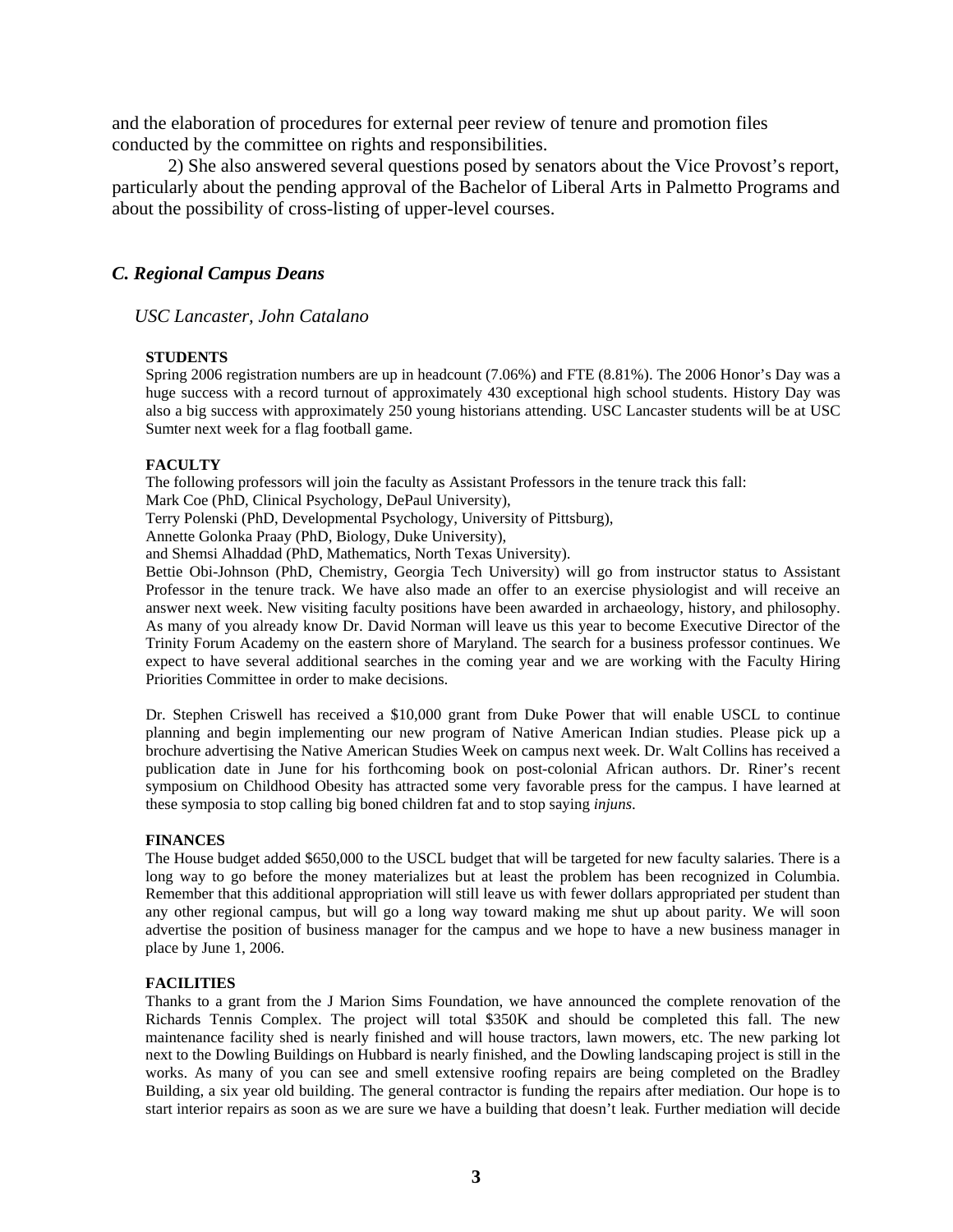financial responsibility. We have had tremendous help on these facilities projects from the LCCHE, the EF of USCL, the LCC, and the City of Lancaster.

#### **COMMUNITY**

Bundy Auditorium is on track for renovations and a performance series that will begin September 15, 2006 and feature Newberry Opera House style acts. The Performance Series at the Bundy Auditorium website is linked to the campus website and is accessible through the Lancaster City and County websites. Please pick up a brochure and become season ticket holders. It is less expensive per event than football and we don't charge for parking.

#### *USC Salkehatchie, Ann Carmichael*

Dean Carmichael was unable to attend the meeting. The campus representative in the Executive Committee, Roberto Refinetti, presented her report:

 Approximately 35 USC Salkehatchie supporters attended the Carolina Day at The State House event on March 28.

 Official enrollment figures for the spring indicate that headcount is 10% above last spring; FTE is 18% above last spring.

 A wellness center is scheduled to open to students, faculty, and staff in mid April. The center is equipped by a donation from USC Columbia.

 USC Salkehatchie now has a women's volleyball coach on its East Campus (Walterboro) staff and a women's softball and soccer coach on its West Campus (Allendale) staff. Both coaches have begun their recruiting efforts.

 The baseball team is 12-19 overall and 3-9 in conference play. We have had one player named conference pitcher of the week (Gary Owens) and another (EJ Deal) who is in the top 10 in batting average. This is very good considering we have 90% of our players that are freshmen.

 Professor Joe Siren and Dr. Arthur Mitchell accompanied a group of students and staff on a weeklong trip to China during spring break. The group visited Tiananmen Square, the Forbidden City, The Great Wall of China, the Ming Tombs, the Summer Palace, and the Panda Zoo and was able to observe a great deal of the Chinese culture.

 Spanish Professor Sharon Folk will visit Spain this summer and will be taking a group of Salkehatchie students.

 On March 31, the Student Government Association hosted a reception honoring the Salkehatchie faculty and recognized retiring Professors Cynthia McMillan, Larry Strong, Bill Lamprecht, Bob Group, and Arthur Mitchell. There will be a campus-wide reception honoring these retiring professors on April 25.

 On Friday, March 31, Professor Cynthia McMillan, Office Administration professor and chair of the Professional Studies division at USC Salkehatchie, was awarded a pin for 40 years of service to USC Salkehatchie. Dr. Hussein Zeidan, Associate Professor of Chemistry, was also honored for 20 years of service to the institution.

 Two 40th anniversary events remain in April. On April 8 there will be a homecoming at the USC Salkehatchie Baseball Field at 2:00 on the Allendale Campus. A Town and Gown Event, "World Travels", with the USC Salkehatchie Faculty will be held in the Library Resource Building at 7:00 p.m. on April 19. The 40th celebration will close with the commencement exercises on May 1 at 7:00 p.m. in the USC Salkehatchie Conference Center in Allendale. The Honorable Robert E. McNair will be the keynote speaker.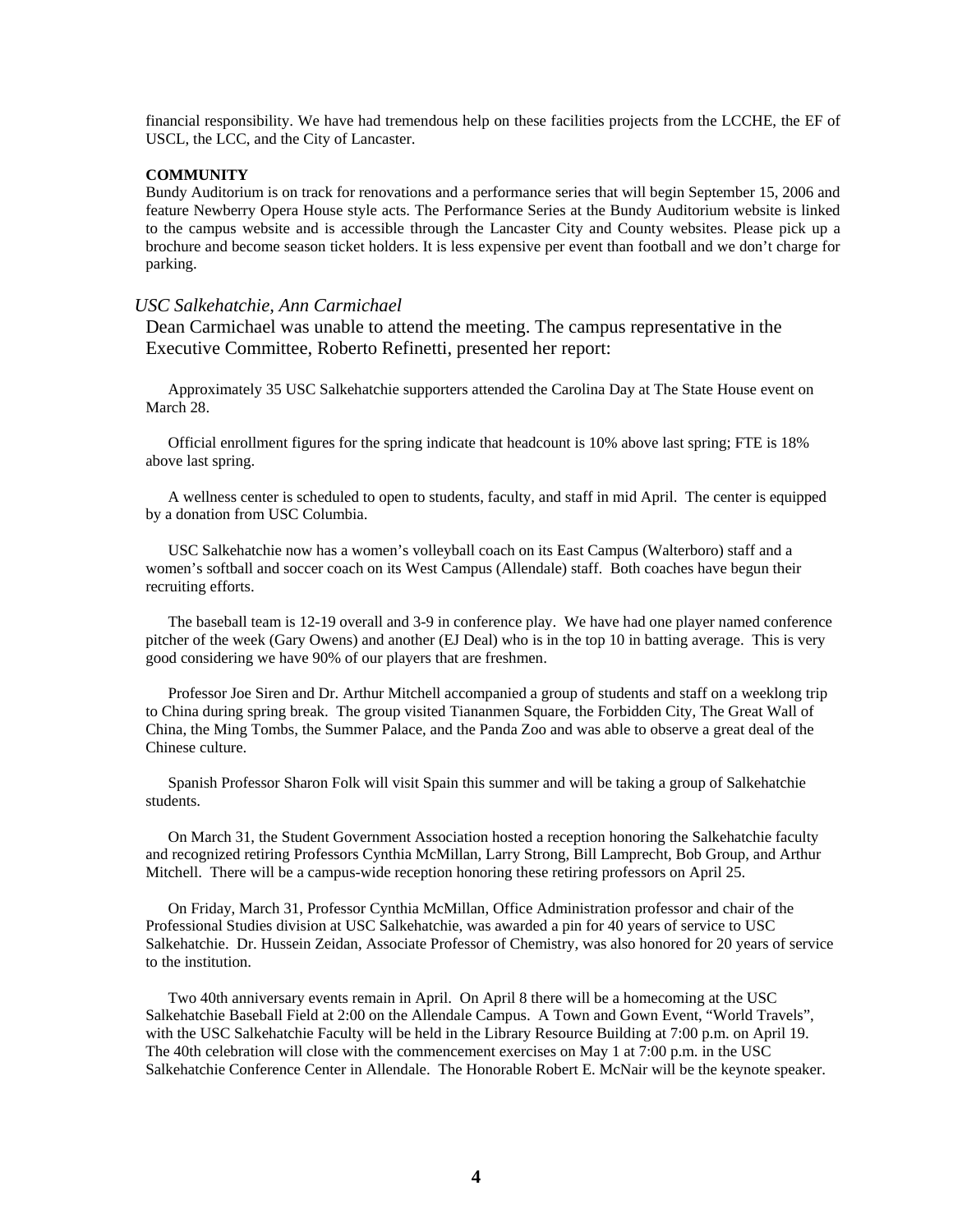Special thanks are extended to the retiring professors who presented lectures during this year of celebration and to the entire 40th Anniversary Committee.

#### *USC Sumter, Leslie Carpenter*

Dean Carpenter was unable to attend the meeting. The Associate Dean for Academic Affairs, Anthony Coyne, presented his report:

Since my last report to the Regional Campuses Faculty Senate on February 17, 2006, there have been a number of notable events and activities.

**Human Resources**: Due to the significant number of announced retirements, USC Sumter has had searches underway this spring for five faculty and four staff positions. Searches continue for the four full-time staff positions of Director of Alumni Relations; Media Specialist; Library Manager I; and Head Librarian. The search for a full-time tenure-track Assistant Professor of Sociology was recently concluded with the appointment of Blane DaSilva, effective August 16, 2006. Interviews are currently underway for full-time tenure-track Assistant Professor positions in Biology and Speech Communication. And searches are progressing for full-time positions as tenure-track Assistant Professor of Management and term Instructor of Economics. Since the inception of the TERI program, 24 USC Sumter employees have opted into the program. Of those 24, eleven have already retired, four will be retiring by the end of the current fiscal year, two are scheduled to retire in FY 07, two in FY 08, four in FY 09, and one in FY 10.

**Enrollments**: Official enrollment figures at USC Sumter for the 2006 Spring Semester indicate a 3.74% headcount enrollment increase compared to last year, as well as a 3.90% FTE enrollment increase compared to last year. USC Sumter faculty and staff continue to work hard on initiatives intended to continue improvements in recruitment and retention of students.

**Students**: On the evening of May 3, 2006, 142 students will graduate during USC Sumter's annual commencement ceremonies. Approximately 50 of those graduates will voluntarily participate in these ceremonies, hearing David King, USC Sumter alumnus and current Director of NASA's Marshall Spaceflight Center, deliver the commencement address. USC Sumter students continue to be keenly interested in the advent of new bachelor's degrees through Palmetto Programs, and continue to ask questions about the timeline for implementation of new bachelor's degrees as well as about the specific new degrees to be offered.

**Fortieth Anniversary**: The 2005-06 academic year represents the 40<sup>th</sup> Anniversary of the Sumter Campus, which first offered classes in the 1966 Fall Semester as Clemson University at Sumter. In 1973, with strong community leadership, the campus proudly became part of the University of South Carolina, which it remains to this day. Many events this year are being conducted in celebration of our 40<sup>th</sup> Anniversary, and on April 7 and 8, 2006, USC Sumter will host our second ever Homecoming Celebration for alumni and former students. Saturday, April 8, also will be a Community Open House, with the keynote event being the dedication of the Founders Grove of six Palmetto Trees in honor of the original six members of the Mid-Carolina Commission for Higher Education who founded the campus.

### *USC Union, Jim Edwards*

Perhaps the most important activities on our campus are the searches that are going on. Currently we are searching for the following positions:

Dean of the campus Administrative Assistant/Human Resource Director Fiscal Technician II/Budget Manager

We are greatly encouraged with the number of student applications we have already received for the fall semester. Through the end of March, we have an increase of 130% over March of 2005:

March 2005 - 61 March 2006 -140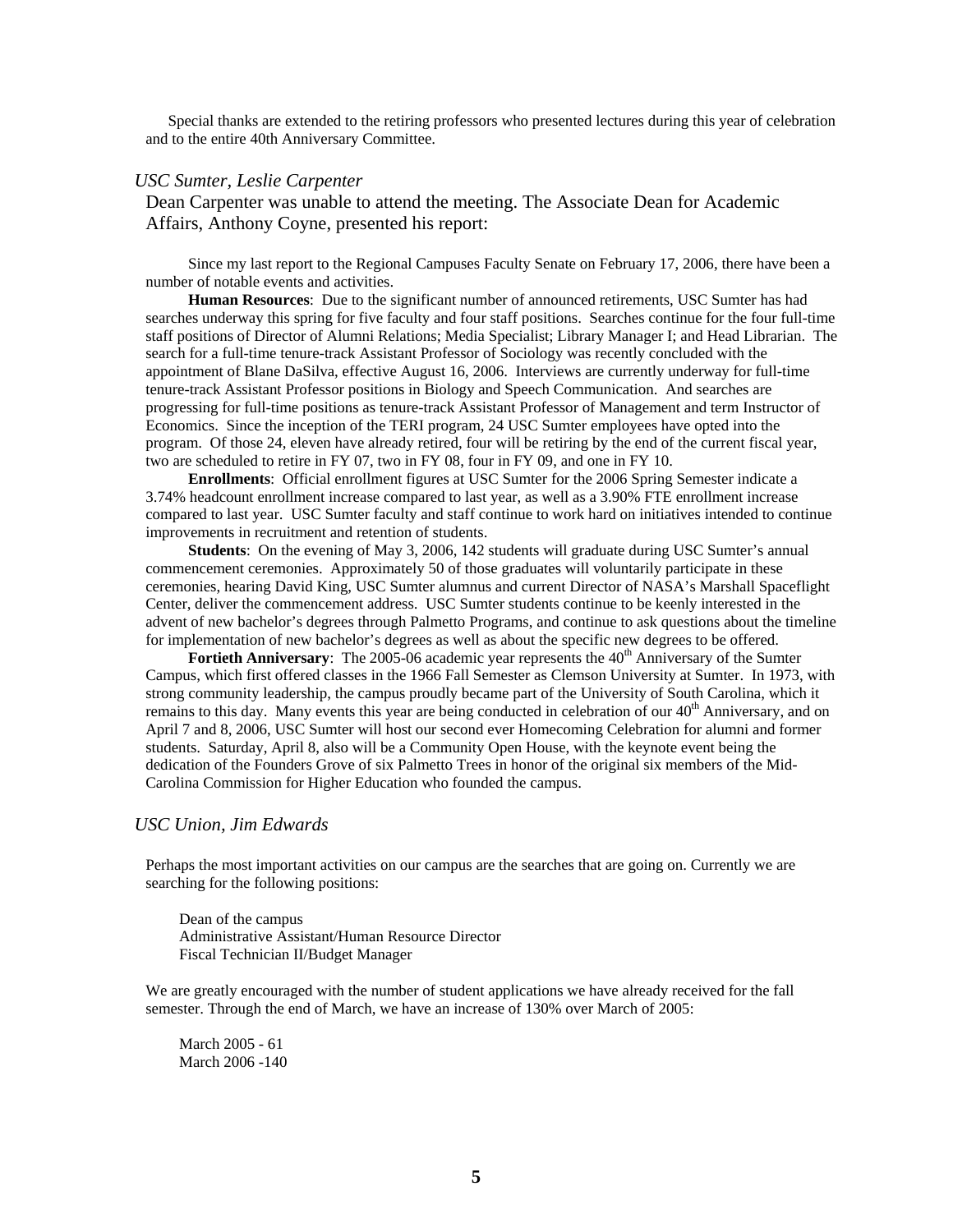As a part of our recruiting process, we held the annual Junior Scholars Awards Program on March 23. We had 55 outstanding juniors from our service area to attend the program and the reception. Counting students, parents, relatives, and other guests, we had 250 in attendance.

On March 24, USC Union celebrated Free Friday. We hosted 40 high school seniors from four high schools. These prospects met with faculty and they toured the campus.

On March 31, our campus honored Brenda Childers who has served our campus for 35 years. She is retiring as our campus' Business Manager/Human Resources Director.

On May 12, USC Union will honor Dr. Allan Charles and Dr. Stephen R. Buchanan. They are retiring at the end of this academic year. Fortunately, Dr. Charles, Dr. Buchanan and Brenda Childers will continue to work for our campus.

USC Union's OSP has been very active on campus. These events included: a workshop on personal goal setting; a group of students visited USC Upstate's Fabulous Friday; hung posters and handed out buttons and bookmarks in celebration of Women's History Month; co-hosted a showing of the film "Iron Jawed Angels" with Dr. Denise Shaw; visited Limestone College; held a financial aid workshop with Bobby Holcombe; took a road trip to Atlanta, Georgia; held a Roundtable with Dr. Buchanan; and a luncheon in honor of OSP graduates.

The African American Association and the Student Government held several events as a tribute to Black History Month. On February 22, Marquetta Goodwine, affectionately known as Queen Quet, Chieftess of the Gullah/Geechee Nation provided a histo-musical presentation of Gullah/Geechee Culture. On February 28, Moody Black (Robert Mullins) performed his original poems. Other events held for Black History Month included Movie Day at the Union cinema, and a black history quiz challenge.

Upcoming events include the following:

April 18 - Awards Evening April 28 - Graduation Rehearsal and Dean's Luncheon in honor of the graduating students May 2 - Commencement Program and Reception

## *D. Assistant Vice Provost for Continuing Education, Sally Boyd*

The Assistant Vice Provost was unable to attend the meeting. Senator Nancy Washington presented her report:

At a reception on April 21 we will honor Dr. Leone Rochelle, this year's recipient of the Stephen L. Dalton Distinguished Teaching Award. Dr. Rochelle, an adjunct faculty member who has taught biology for us for almost twenty years, is a second-time winner of the Dalton Award, which means she will also be designated a Lifetime Achievement Award recipient.

At the end of this semester we are saying farewell and happy retirement to Dr. David Bowden, who in December became Distinguished Professor Emeritus of history. David has taught United States history at USC for 32 years, primarily in the Evening, Weekend, and Fort Jackson Programs. He has also served numerous terms on this Senate and represented his colleagues on a variety of committees. We salute a valued colleague and wish him well in his new adventures.

Two new faculty members will join us in August. Orren Mckay, a doctoral candidate, will serve as instructor of computer science. Dr. Janet Hudson, who holds a Ph.D. in US History from USC, has been named assistant professor of history. Dr. Hudson, a Columbia resident who since completing her doctorate has taught at Columbia College and Winthrop, specializes in the Civil Rights Movement and African American history. Rejoining our faculty in August will be Dr. Becky Lewis, whose Fulbright took her to Jordan this year.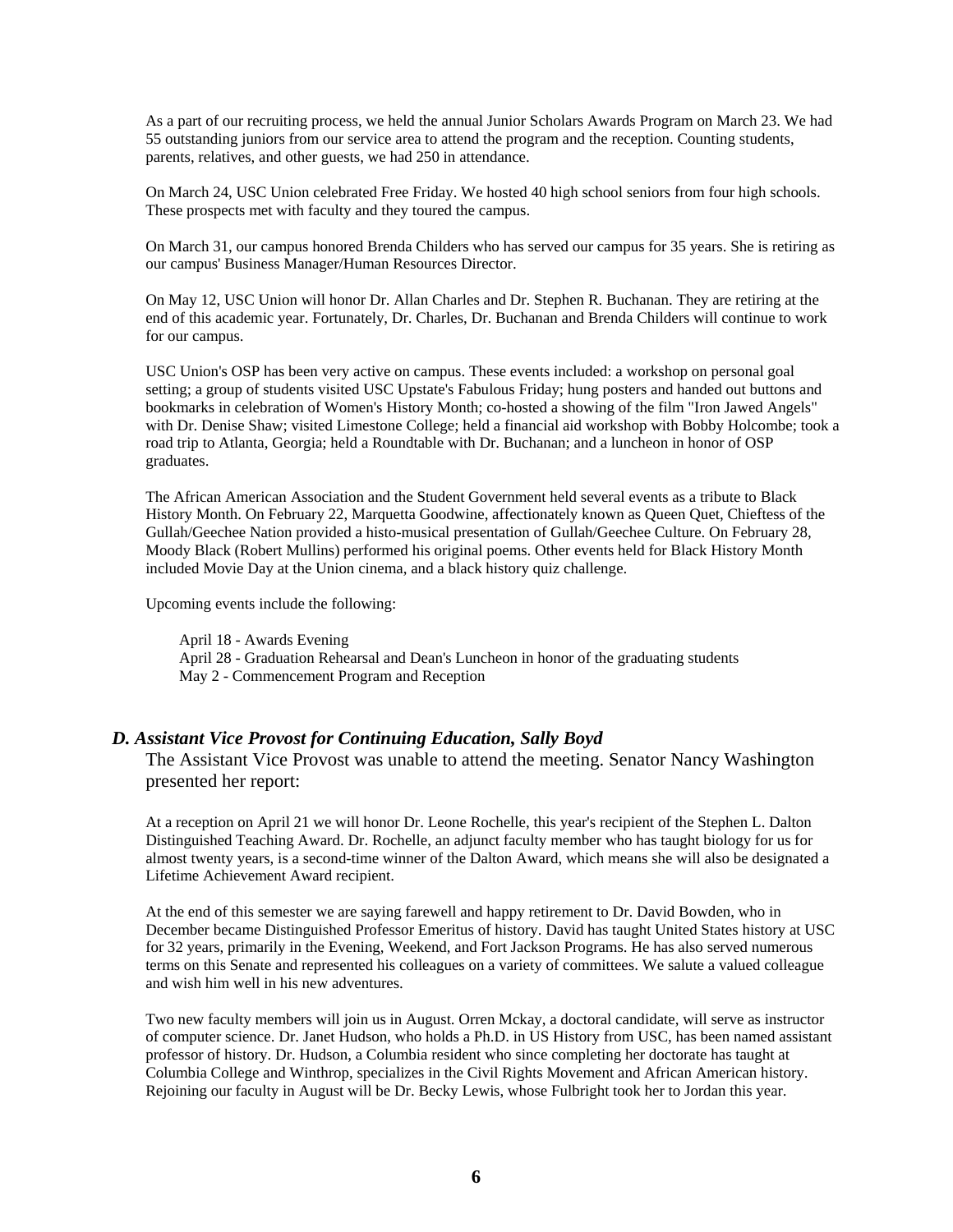## **IV. Reports from Standing Committees**

### *A. Rights and Responsibilities, Danny Faulkner*

Prof. Hayes Hampton was chair in the absence of Prof. Danny Faulkner.

The committee elected Prof. Stephen Bishoff (Sumter) chair for the next academic year (2006-2007).

Prof. Hampton informed the committee that the newest listings from the Carnegie Foundation for the Advancement of Teaching include a peer cohort for the Regional Campuses of the University of South Carolina ("Mixed part/full-time two-year"). He said that this category provides us with potential peer institutions but cautioned that the Carnegie listings minimize campus mission in favor of statistical data and that, for the purposes of evaluating T&P files, campus mission is paramount. Therefore, some of the institutions on this list won't be true peers (e.g., culinary institutes, technical colleges), and some true peer institutions will be found in other Carnegie cohorts.

The committee continued its work on the external review policy, first considering a definition for the term "peer individual."

Mindful of the committee's previous decision not to limit peer individuals to faculty at peer institutions (or even, necessarily, to faculty—e.g., in the case of curators, artists, and other experts), the committee discussed the essential parameters of peer individuals, concluding that a **peer individual** should have the following characteristics:

1. If a faculty member: the same or very similar teaching load/ research and service expectations, from campus with very similar mission

2. a demonstrated understanding of candidate's research or field

#### A **peer-aspirant individual** should have

1. If a faculty member: a lower teaching load (e.g., 3-3 rather than 4-4), concomitantly higher research expectations

2. a demonstrated understanding of candidate's research or field

The committee also agreed that the candidate for tenure/promotion should not, at any point during the tenure/promotion process, be in touch with the external reviewers.

The committee also reaffirmed its earlier decision that the external review process must involve the candidate's entire file (not just the section pertaining to scholarship).

The committee continued to discuss the language for the external review process agreed upon at the last meeting, agreeing to the following changes:

The local campus  $\frac{1}{2}$  <must coordinate the process of finding reviewers in consultation with the applicant.

<The list of external reviewers must be mutually satisfactory to the candidate and the local campus entity (i.e., chair).>

[Deletions in strikeout; insertions in <angle brackets>.]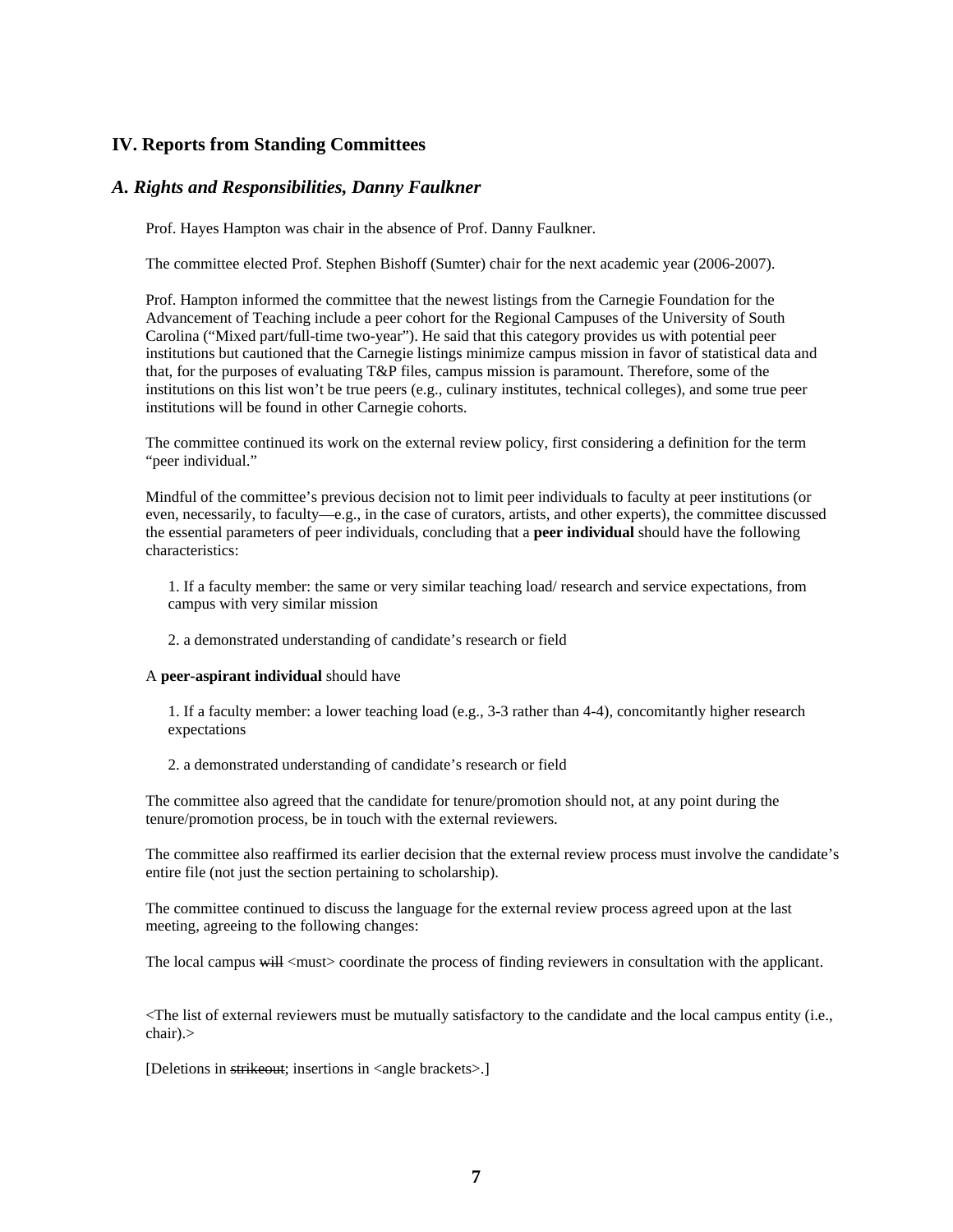Discussion then turned to the number of external reviewers: how many should review the file, and of how many should the pool of potential reviewers consist?

The committee agreed to three reviewers from a pool of at least five. The possibility of two reviewers was discussed, but several committee members expressed concern that if one of the reviewers returned a negative review, the candidate's file could be in jeopardy.

The committee agreed that external reviewers must use the criteria from the applicable version of the *Regional Campuses Faculty Manual* and the mission statement of the candidate's campus to evaluate files.

The committee also discussed the right of candidates to find their own external reviewers—to solicit teaching observations, for example, or reviews of teaching portfolios or research. It was unanimously agreed that candidates be afforded the right to solicit their own reviews; the committee recognized that such reviews would likely have a lower status than allegedly "objective" external reviews, but that they could serve an important advisory capacity in the assessment of files.

Discussion turned to a possible rubric for reviewers, a standard set of questions that would tend to ensure objectivity and standardization of responses. The committee agreed to take up this question at its next meeting.

Discussion turned to possible language for the *Regional Campuses Faculty Manual* on how external review will strengthen our T&P process and individual T&P files. It was suggested that if external reviewers have yes/no, thumbs-up/thumbs-down input, they will tend to give candidates a positive review. If we let reviewers draw their own conclusions, the candidate could experience negative results due to other readers of the file interpreting external reviews as they see fit.

Other members of the committee argued that external reviewers are not intended to have a vote in the T&P process—or even the semblance of a vote. Their reviews serve in an advisory capacity only, and giving them more power than this could potentially do much harm to candidates' files.

A compromise was reached: reviewers could give a yes or no answer to the question: "Does this file meet the criteria as stated in the *Regional Campuses Faculty Manual*?" This would be if and only if the reviewer extensively justified his or her answer.

The committee agreed that reviewers should also look at a yes/no question of whether the candidate's teaching, research, and service were consistent with the mission of the candidate's home campus.

Another way the external review process could benefit our T&P process: it will bring in new voices from outside the University of South Carolina system and, in particular, from the candidate's field. Potentially, Regional Campuses faculty submitting T&P files can be the only person in their field who will see that file; the external review process will remedy that problem.

The committee then turned its attention to the question of whether candidates should have access to external reviews during the T&P process or, as is currently done with ballots, only afterwards as part of a grievance. Should candidates be able to see the reviews and have the opportunity to rebut them?

Those who advocated giving candidates the chance to see and respond to external reviews expressed the concern that the reviews would be accorded importance in the T&P process out of balance with their stated advisory role, and that it was vital for candidates to be able to correct misunderstandings and misinformation. There is no guarantee, for example, that an external reviewer will return a perfectly true and accurate review of the candidate's work.

Other members of the committee agreed that disproportionate weight accorded to external review letters is a major shortcoming of any external review process. Regardless of the stated role of external review letters, some readers of the file are likely to exaggerate their importance and treat them as "votes."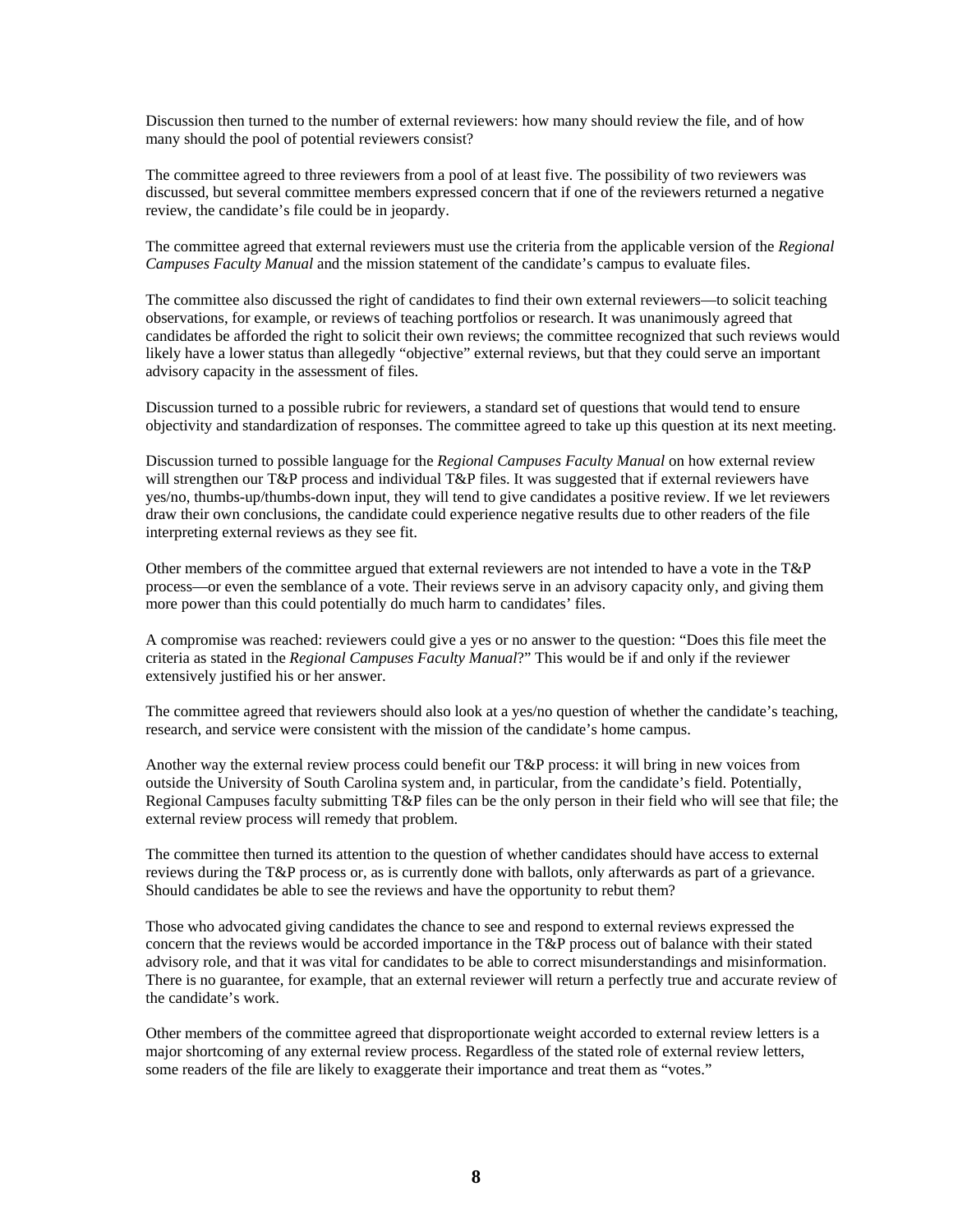The committee's clear consensus (4-2) was that candidates **not** have the opportunity to see external review letters. This was for several reasons:

- From a practical point of view, rebutting an external review only makes the candidate look worse. Others who write letters for the file (department chairs, deans) are far more appropriate choices to rebut external reviewers, should the need arise—they can do so from a position of strength.
- If a candidate exercised the option not to rebut an external review, it would likely harm his or her case: some reviewers of the file would mistake the candidate's silence for agreement with a negative review. Therefore, offering the "option" for rebuttal constitutes a de facto *requirement* for candidates to submit a rebuttal, thereby possibly harming their case per the reason given above.
- Offering candidates the chance for rebuttal makes the external review process more adversarial than it is intended to be. The fact that external reviews are done in an advisory capacity only needs to be at the forefront of our decision making.

The committee agreed to continue discussion of the external review procedure at its next meeting.

## *B. Welfare, Fran Gardner*

This year, the committee diligently worked to execute our charges concerning the Faculty Salary Report, Faculty Workload Report, and the Tenure and Promotion Workshop.

#### **Annual Report of Faculty Salaries**

This year the committee compared salaries of each campus within rank and of each campus within rank and gender (*see Appendix 1*). With regard to salaries, we urge the 2006-07 executive committee to ask welfare to compare overload and summer pay across campuses in addition to the overall study. We continue to urge our Regional Campus administrations to support and advocate for salary increases.

#### **Tenure and Promotion Workshop**

On May 9, 2006 beginning at l0 am, the Welfare committee and the Regional Campuses office will host the annual Tenure and Promotion Workshop to be held at the Gressette Room in Harper College on the USC campus. Everyone will receive a flyer by email prior to the event. Please RSVP to me (Fran Gardner) by 5/1/2006 if you would like to attend. The agenda will address the tenure and promotion process and is recommended for regional campus faculty seeking tenure and/or promotion, tenure and promotion committee members, campus academic deans and campus deans. The workshop will begin with a question & answer session, where invited panelists will respond to a series of questions that have been developed by the committee based on input from faculty across the regional campuses. The questions will be provided to the panelists prior to the workshop so that they may prepare thorough responses. The panelists this year are: Dr. Karl Heider, Associate Provost and Dean of Undergraduate Studies, USC; Dr. Chris Plyler, Vice Provost and Executive Dean; Dr. Carolyn West, Associate Vice Provost; and Associate Professor Hayes Hampton, USC Sumter. After lunch, an interactive session titled Narrative Writing: Crafting Rationales in your Files, will be led by Dr. Ron Cox and Dr. Lisa Rashley. This will give participants a chance to get detailed input on the process of compiling a T &P file. The committee would like to thank the panelists for their participation in this important faculty activity.

#### **Faculty Workload Survey**

This year the committee edited the workload portion of the survey and administered it online in hopes of a greater response, which indeed occurred. We had a 44% response rate which was a full 50 % higher than last year. The report is very thorough. *See Appendix 2*.

I would like to especially thank Lisa Rashley and Teresa Smith for their work on the survey and Tarsem Purewall for his work on the salary report and the committee for their hard work this year.

Walt Collins was elected as the committee chair for the 2006-2007 academic year.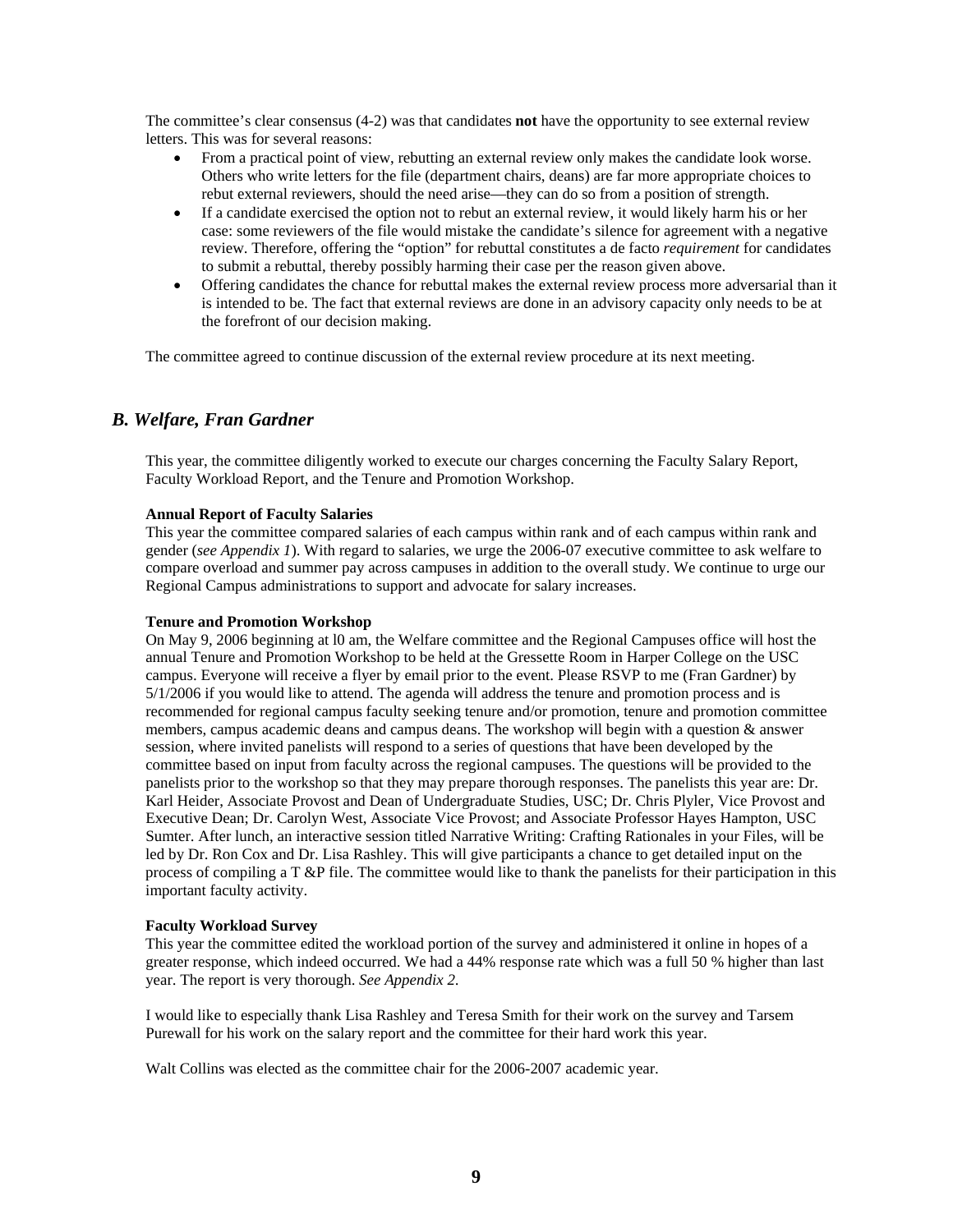## *C. System Affairs, Chris Borycki*

The committee elected Mary Hjelm as the chair for the 2006-2007 academic year, discussed issues concerning Palmetto Programs, and endorsed the change in criterion for *summa cum laude* designation as previously approved by the USC Columbia faculty senate (see motion in *IX. New Business*).

## **V. Report from the Executive Committee, Roberto Refinetti**

The executive committee met previously on March 24 in preparation for today's senate meeting. It heard reports from the vice provost, the campus representatives, and the standing committee chairs.

In today's meeting, the executive committee discussed the status of senate-approved changes in the *Faculty Manual* and issues concerning the award of 4-year degrees through Palmetto Programs.

The committee also established tentative dates for senate meetings in the 2006-2007 academic year:

> Friday, September 8, 2006: Columbia Friday, November 17, 2006: Union Friday, February 16, 2007: Columbia Friday, April 6, 2007: Salkehatchie

# **VI. Reports from Special Committees**

## *A. Committee on Libraries, Bruce Nims*

The Faculty Committee on Libraries met March 30, 2006, in the Mezzanine Conference Room of the Thomas Cooper Library .The meeting came to order at noon.

Thomas McNally, Director of Thomas Cooper Library, briefed the committee on the extensive renovations needed in the Thomas Cooper Library .There are many obvious problems, but the most expensive concerns are behind the walls. The committee reviewed a long list of structural issues. Preliminary estimates on repair costs are between twenty and thirty million dollars. The committee unanimously supported a request from the library to the administration for funding a feasibility study to look into the renovation needs in more detail.

Dean Willis then reported that groundbreaking for the new political collection and rare book wings will take place in June to assure attendance by the maximum possible number of legislators, although actual construction will start in August. The target date for completion of the new wings is August, 2008. He also reported that the Movietone newsreel collection has moved to a new warehouse. Ultimately, the library administration hopes to establish the collection in a new, more accessible facility, perhaps in the main library building after renovation. Representative Clybum and his staff have taken a strong interest in the collection, and the library administration is confident that more Federal support for this collection will be forthcoming. The committee discussed the collection and agreed on its long-term value.

The meeting adjourned at just after 1 p.m.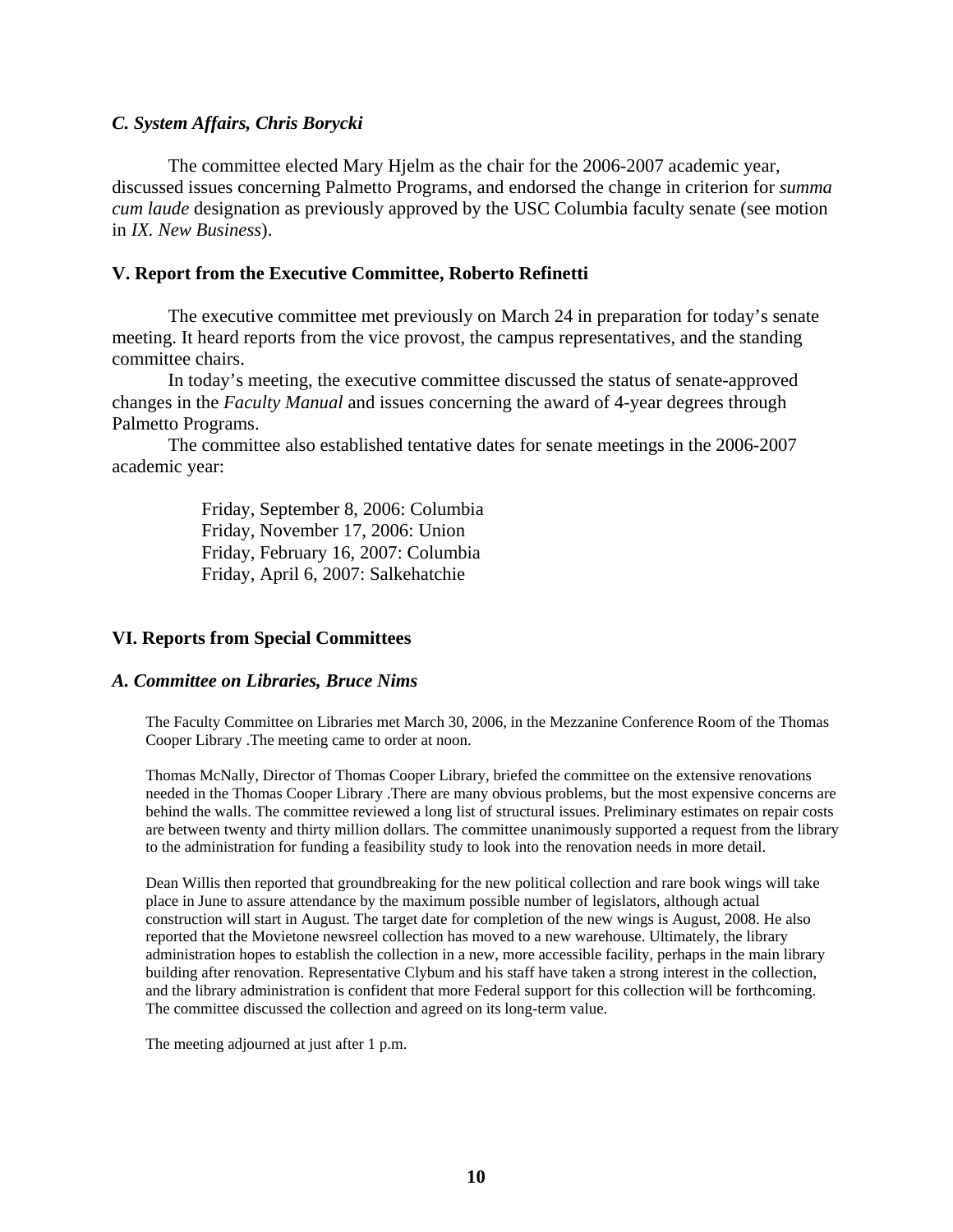## *B. Committee on Curricula and Courses, Robert Castleberry*

Let me begin by asking if anyone has any questions about the Courses & Curriculum Committee or its most recent activity.

In that case, there are three items I would like to report on at this time.

First, on April 2, Ember Marie Salazar, my most recent granddaughter, weighed into the world at 8 lb 3 oz. Everyone is doing well. Even better, she doesn't take after me, so she is actually quite a beauty. I do have some pictures here on my computer if anyone is interested. Actually, I have them on my computer even if you aren't interested.

Second, I want to share with you that Saint Arnold is the Patron Saint of Brewers, a fact that we should all commit to memory. I would like to thank disciple ... sorry, I meant to say *Dean* Les Carpenter for that tidbit of information.

Last, I want to remind you that I do feel that these reports are unnecessary. It isn't that I don't like sharing your company, but really, the reports just aren't needed. When I get the agenda for the meeting, I pass it on to the administration of each of our campuses. They respond back to me if they have a concern about anything. Once the committee votes, that is just a recommendation to the Faculty Senate. It is their action that really matters, and you can find out about that on their webpage.

That is my unnecessary report, and I thank you for your support.

#### *C. Committee on Faculty Welfare, Darris Hassell*

The Committee on Faculty Welfare met on Friday, March 3 and continues to seek dialogue with Jane Jamison concerning preventive care options for healthcare for faculty .The committee is consulting with BCBS to see plan options that might be available besides the ones currently in place. The next meeting is scheduled for Thursday, April 13 in room A at the McCutchen House on the horseshoe.

Faculty retention and recruitment is the subject of a survey that will soon be available for faculty online with regards to tuition remission for dependent children of faculty members.

#### *D. Academic Affairs and Faculty Liaison Committee, Noni Bohonak*

The committee met on March 16 and discussed faculty promotions, honorary degrees, and a proposal to allow replacement of two courses in student transcripts.

#### *E. Research and Productive Scholarship Committee, Hayes Hampton*

No report.

#### *F. Regional Campuses Research and Productive Scholarship Committee, Lisa Rashley*

The committee prepared an extensive report on "Understanding and Promoting Research on the University of South Carolina Regional Campuses." A draft of the report was distributed to the senators. A final version is expected in May.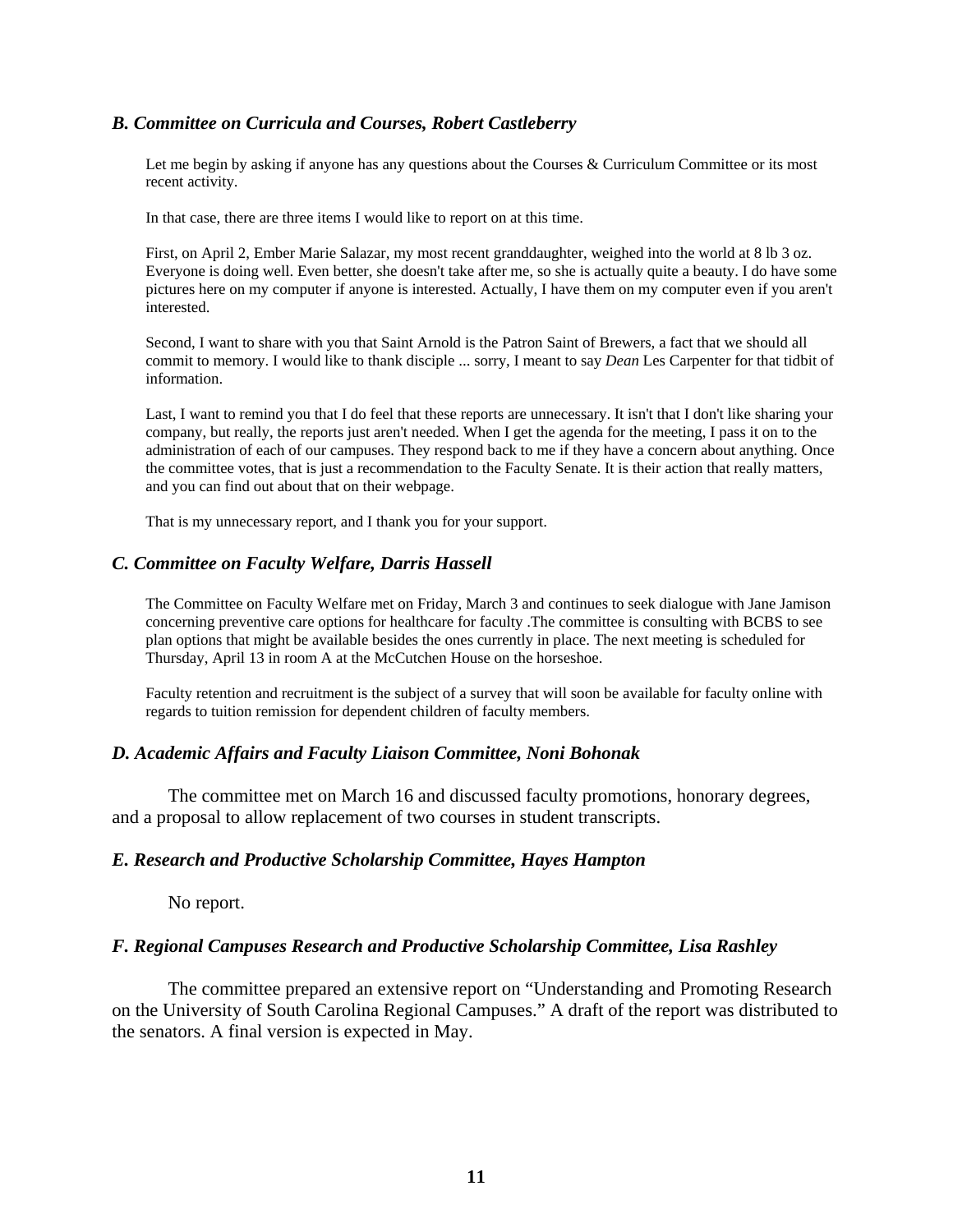### *G. Provost's Regional Campuses Advisory Council, Noni Bohonak*

The committee met on March 31 and discussed sabbaticals, 2-day teaching work-weeks, course reduction for research activities, and multi-media classrooms on the regional campuses.

### *H. Other Committees*

- *1. Conflict of Interest Committee, Dave Bowden*  No report.
- *2. Manual Review Ad Hoc Committee, Lisa Rashley*  Having completed its ad hoc purpose, the committee was disbanded.

#### **VII. Special Order**

The ad hoc committee on nominations (Duncan McDowell, Barbara Oswald, Walt Collins, Hayes Hampton, and Debbie Hudson) presented the slate of candidates for the executive committee for the 2006-2007 academic year:

> Past Chair: Noni Bohonak Chair: Kate Fritz Vice Chair: Roberto Refinetti Secretary: Teresa Smith Member at Large: Danny Faulkner

Representative to

Curricula and Courses Committee: Robert Castleberry Faculty Welfare Committee: Darris Hassell Board of Trustees Liaison Committee: Kate Fritz Research & Productive Scholarship Committee: Steve Bishoff Conflict of Interest Committee: Noni Bohonak

The slate was elected by voice vote.

# **VIII. Unfinished Business**

There was no unfinished business.

#### **IX. New Business**

The System Affairs committee presented the following motion: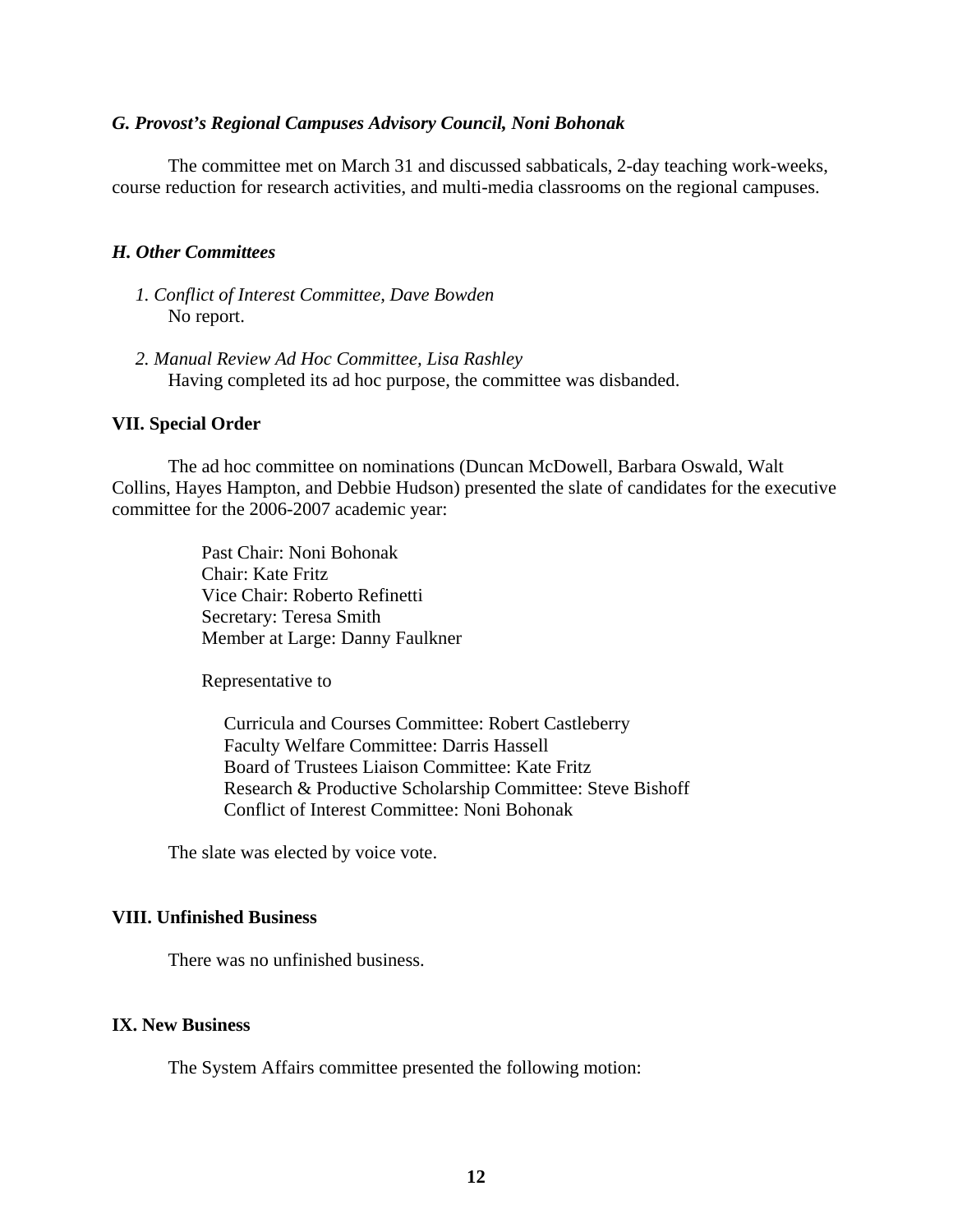"The System Affairs Committee moves to concur with the USC Columbia faculty senate's approval of the changes in designation range for *summa cum laude* to 3.95-4.0 and *magna cum laude* to 3.75-3.94."

The motion was approved by voice vote.

## **X. Announcements**

After miscellaneous announcements, the Associate Vice Provost thanked the senate's Chair for her service during the 2005-2006 academic year. The Chair gave a brief farewell speech.

# **XI. Adjournment**

The meeting was adjourned at 2:55 P.M.

*Minutes prepared by the Senate Secretary, Roberto Refinetti* 

*Two appendices follow.*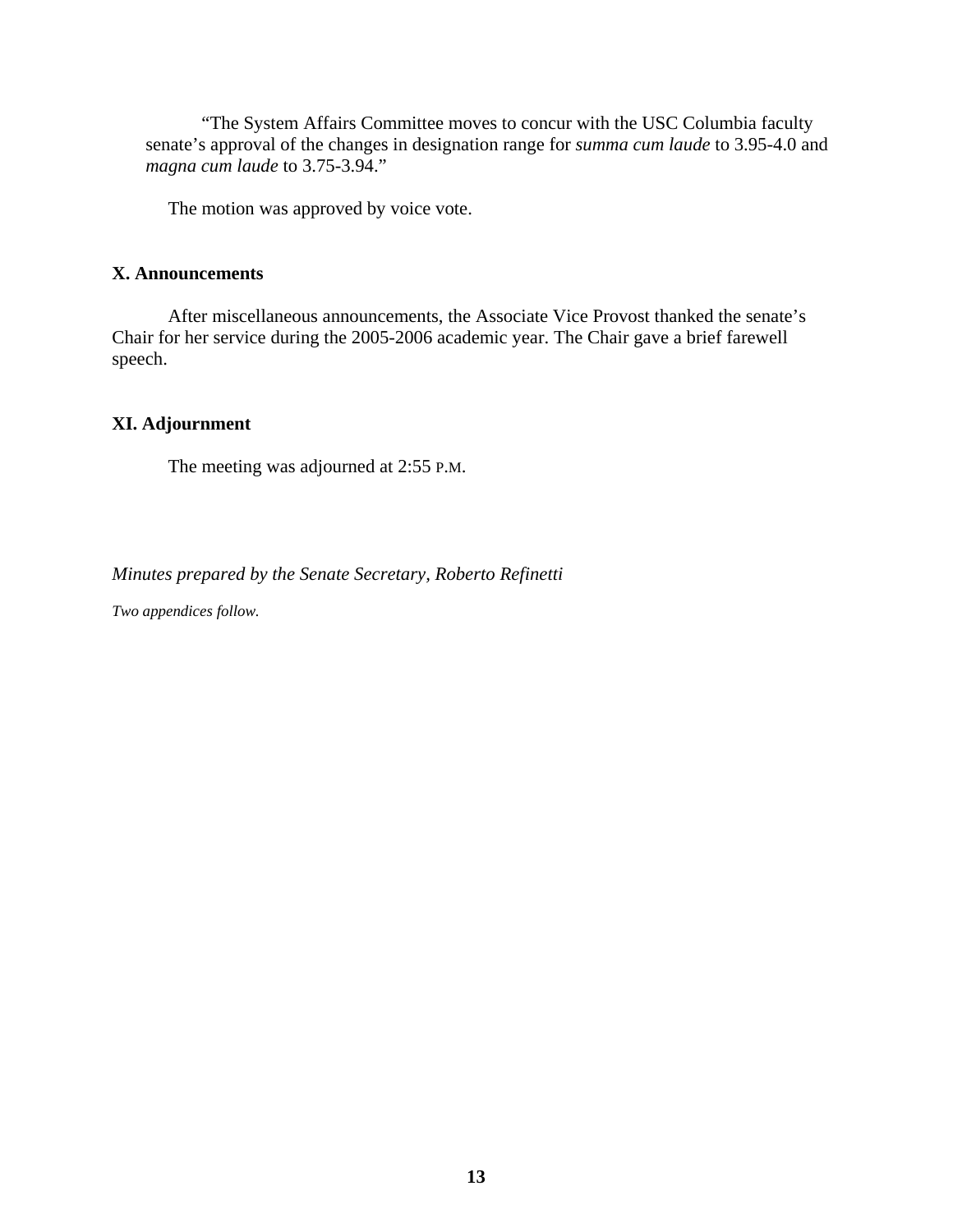# **Appendix 1**

# **Annual Report of Faculty Salaries**

### USC Regional Campuses

Nine-month Salaries for FY 2005-2006

(When only salary range was reported the mid-point of the range was used.)

|                        |                 | Average<br>(000) | Average  |                |             | Mean<br>(000) |
|------------------------|-----------------|------------------|----------|----------------|-------------|---------------|
| Professor              |                 |                  | \$61,830 |                |             |               |
|                        | Lancaster       | \$58.2           |          | 10             | \$581,989   |               |
|                        | Salkehatchie    | \$59.0           |          | $\overline{7}$ | \$413,323   |               |
|                        | Sumter          | \$59.9           |          | 13             | \$779,016   |               |
|                        | Union           | \$59.1           |          | 3              | \$177,162   |               |
|                        | Cont. Education | \$72.9           |          | $\overline{2}$ | \$145,858   |               |
|                        |                 |                  |          | 35             | \$2,097,348 | \$59.9        |
| Associate<br>Professor |                 |                  | \$54,308 |                |             |               |
|                        | Lancaster       | \$49.2           |          | 7              | \$344,483   |               |
|                        | Salkehatchie    | \$42.0           |          | 4              | \$168,000   |               |
|                        | Sumter          | \$50.9           |          | 13             | \$661,993   |               |
|                        | Union           |                  |          | 0              | \$0         |               |
|                        | Cont. Education | \$75.1           |          | 1              | \$75,096    |               |
|                        |                 |                  |          | 25             | \$1,249,572 | \$50.0        |
| Assistant<br>Professor |                 |                  | \$37,733 |                |             |               |
|                        | Lancaster       | \$39.3           |          | 6              | \$236,000   |               |
|                        | Salkehatchie    | \$40.0           |          | 4              | \$160,000   |               |
|                        | Sumter          | \$40.0           |          | 10             | \$400,000   |               |
|                        | Union           | \$47.3           |          | 3              | \$142,000   |               |
|                        | Cont. Education | \$22.0           |          | $\overline{2}$ | \$44,000    |               |
|                        |                 |                  |          | 25             | \$982,000   | \$39.3        |
| Instructor             |                 |                  | \$37,478 |                |             |               |
|                        | Lancaster       | \$34.7           |          | 6              | \$208,000   |               |
|                        | Salkehatchie    | \$36.0           |          | 3              | \$108,000   |               |
|                        | Sumter          | \$36.0           |          | 4              | \$144,000   |               |
|                        | Union           | \$43.1           |          | 4              | \$172,499   |               |
|                        | Cont. Education | \$37.6           |          | 5              | \$188,000   |               |
|                        |                 |                  |          | 22             | \$820,499   | \$37.3        |
|                        |                 |                  |          | 107            | \$5,149,419 |               |
|                        |                 |                  |          |                | \$5,149,419 |               |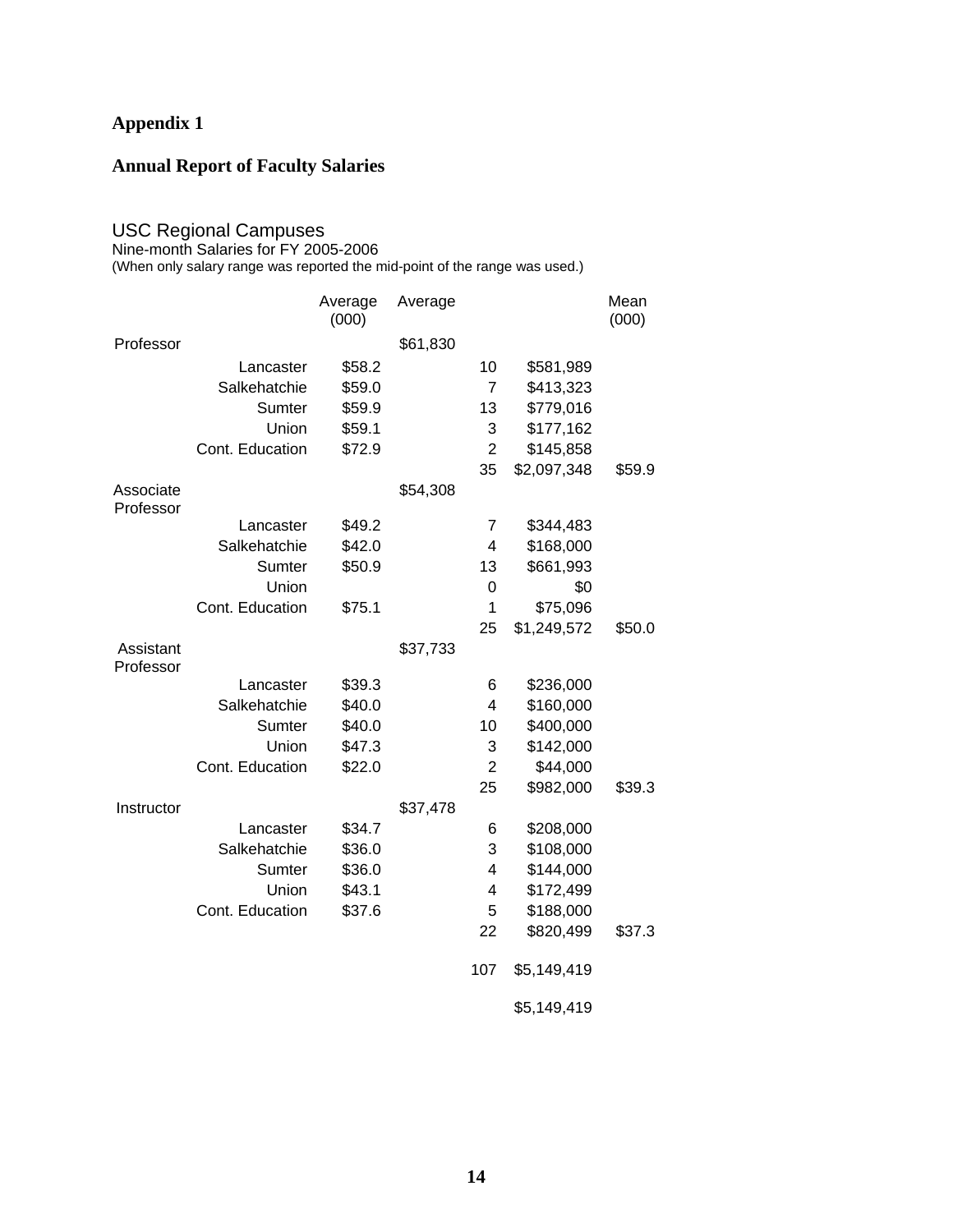## USC Regional Campuses

Nine-month Salaries for FY 2005-2006

(When only salary range was reported the mid-point of the range was used.)

|           |                 | Average<br>(000) | Average  |                |             | Mean<br>(000) |
|-----------|-----------------|------------------|----------|----------------|-------------|---------------|
| Professor |                 |                  | \$61,830 |                |             |               |
|           | Lancaster       | \$58.2           |          | 10             | \$581,989   |               |
|           | Male            | \$61.2           |          | 8              | \$489,989   |               |
|           | Female          | \$46.0           |          | $\overline{2}$ | \$92,000    |               |
|           | Salkehatchie    | \$59.0           |          | $\overline{7}$ | \$413,323   |               |
|           | Male            | \$57.9           |          | 6              | \$347,279   |               |
|           | Female          | \$66.0           |          | 1              | \$66,044    |               |
|           | Sumter          | \$59.9           |          | 13             | \$779,016   |               |
|           | Male            | \$60.1           |          | 11             | \$660,976   |               |
|           | Female          | \$59.0           |          | $\overline{2}$ | \$118,040   |               |
|           | Union           | \$59.1           |          | 3              | \$177,162   |               |
|           | Male            | \$59.1           |          | 3              | \$177,162   |               |
|           | Female          | \$0.0            |          | 0              | \$0         |               |
|           | Cont. Education | \$72.9           |          | $\overline{2}$ | \$145,858   |               |
|           | Male            | \$72.9           |          | $\mathbf 2$    | \$145,858   |               |
|           | Female          | \$0.0            |          | 0              | \$0         |               |
|           | Total           |                  |          | 35             | \$2,097,348 | \$59.9        |
|           | Male            | \$60.7           |          | 30             | \$1,821,264 |               |
|           | Female          | \$55.2           |          | 5              | \$276,084   |               |
| Associate |                 |                  | \$54,308 |                |             |               |
| Professor |                 |                  |          |                |             |               |
|           | Lancaster       | \$49.2           |          | 7              | \$344,483   |               |
|           | Male            | \$50.7           |          | $\overline{2}$ | \$101,396   |               |
|           | Female          | \$48.6           |          | 5              | \$243,087   |               |
|           | Salkehatchie    | \$42.0           |          | 4              | \$168,000   |               |
|           | Male            | \$42.7           |          | 3              | \$128,000   |               |
|           | Female          | \$40.0           |          | 1              | \$40,000    |               |
|           | Sumter          | \$50.9           |          | 13             | \$661,993   |               |
|           | Male            | \$50.6           |          | 10             | \$505,912   |               |
|           | Female          | \$52.0           |          | 3              | \$156,081   |               |
|           | Union           |                  |          | 0              | \$0         |               |
|           | Male            |                  |          | 0              | \$0         |               |
|           | Female          |                  |          | 0              | \$0         |               |
|           | Cont. Education | \$75.1           |          | 1              | \$75,096    |               |
|           | Male            | \$75.1           |          | 1              | \$75,096    |               |
|           | Female          | \$0.0            |          | 0              | \$0         |               |
|           | Total           |                  |          | 25             | \$1,249,572 | \$50.0        |
|           | Male            | \$50.7           |          | 16             | \$810,404   |               |
|           | Female          | \$48.8           |          | 9              | \$439,168   |               |
| Assistant |                 |                  | \$37,733 |                |             |               |
| Professor |                 |                  |          |                |             |               |
|           | Lancaster       | \$39.3           |          | 6              | \$236,000   |               |
|           | Male            | \$38.4           |          | 5              | \$192,000   |               |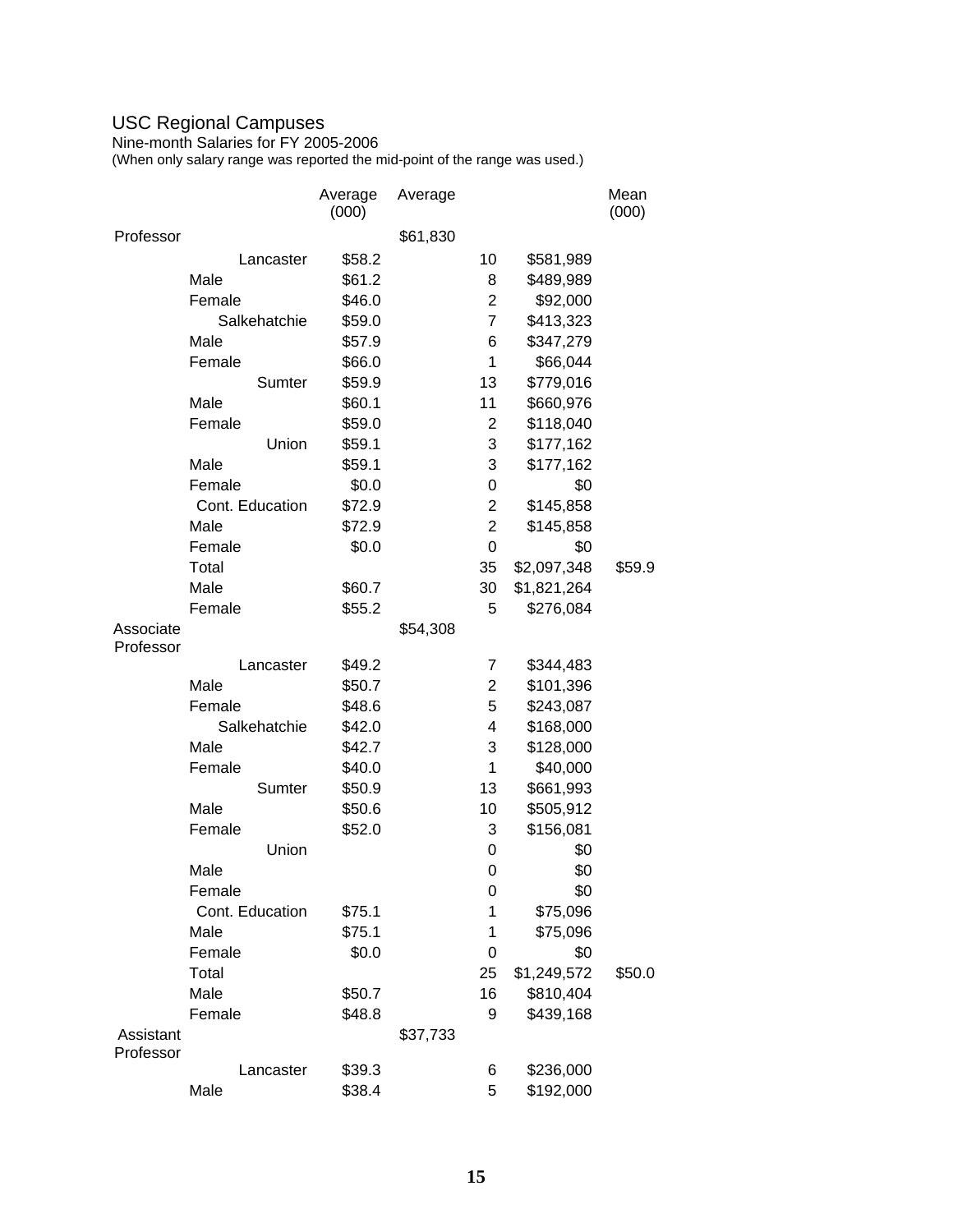|            | Female          | \$44.0 |          | 1                       | \$44,000    |        |
|------------|-----------------|--------|----------|-------------------------|-------------|--------|
|            | Salkehatchie    | \$40.0 |          | 4                       | \$160,000   |        |
|            | Male            | \$40.0 |          | $\overline{c}$          | \$80,000    |        |
|            | Female          | \$40.0 |          | $\overline{2}$          | \$80,000    |        |
|            | Sumter          | \$40.0 |          | 10                      | \$400,000   |        |
|            | Male            | \$38.4 |          | 5                       | \$192,000   |        |
|            | Female          | \$41.6 |          | 5                       | \$208,000   |        |
|            | Union           | \$47.3 |          | 3                       | \$142,000   |        |
|            | Male            | \$50.0 |          | 1                       | \$50,000    |        |
|            | Female          | \$46.0 |          | $\overline{\mathbf{c}}$ | \$92,000    |        |
|            | Cont. Education | \$22.0 |          | $\overline{2}$          | \$44,000    |        |
|            | Male            | \$0.0  |          | 0                       | \$0         |        |
|            | Female          | \$22.0 |          | $\overline{2}$          | \$44,000    |        |
|            | Total           |        |          | 25                      | \$982,000   | \$39.3 |
|            | Male            | \$39.5 |          | 13                      | \$514,000   |        |
|            | Female          | \$39.0 |          | 12                      | \$468,000   |        |
| Instructor |                 |        | \$37,478 |                         |             |        |
|            | Lancaster       | \$34.7 |          | 6                       | \$208,000   |        |
|            | Male            | \$32.0 |          | 3                       | \$96,000    |        |
|            | Female          | \$37.3 |          | 3                       | \$112,000   |        |
|            | Salkehatchie    | \$36.0 |          | 3                       | \$108,000   |        |
|            | Male            | \$40.0 |          | 1                       | \$40,000    |        |
|            | Female          | \$34.0 |          | $\overline{2}$          | \$68,000    |        |
|            | Sumter          | \$36.0 |          | 4                       | \$144,000   |        |
|            | Male            | \$36.0 |          | 4                       | \$144,000   |        |
|            | Female          | \$0.0  |          | 0                       | \$0         |        |
|            | Union           | \$43.1 |          | 4                       | \$172,499   |        |
|            | Male            | \$44.2 |          | 3                       | \$132,499   |        |
|            | Female          | \$40.0 |          | $\mathbf{1}$            | \$40,000    |        |
|            | Cont. Education | \$37.6 |          | 5                       | \$188,000   |        |
|            | Male            | \$36.0 |          | $\overline{2}$          | \$72,000    |        |
|            | Female          | \$38.7 |          | 3                       | \$116,000   |        |
|            | Total           |        |          | 22                      | \$820,499   | \$37.3 |
|            | Male            | \$37.3 |          | 13                      | \$484,499   |        |
|            | Female          | \$37.3 |          | 9                       | \$336,000   |        |
|            |                 |        |          | 107                     | \$5,149,419 |        |
|            |                 |        |          |                         |             |        |

\$5,149,419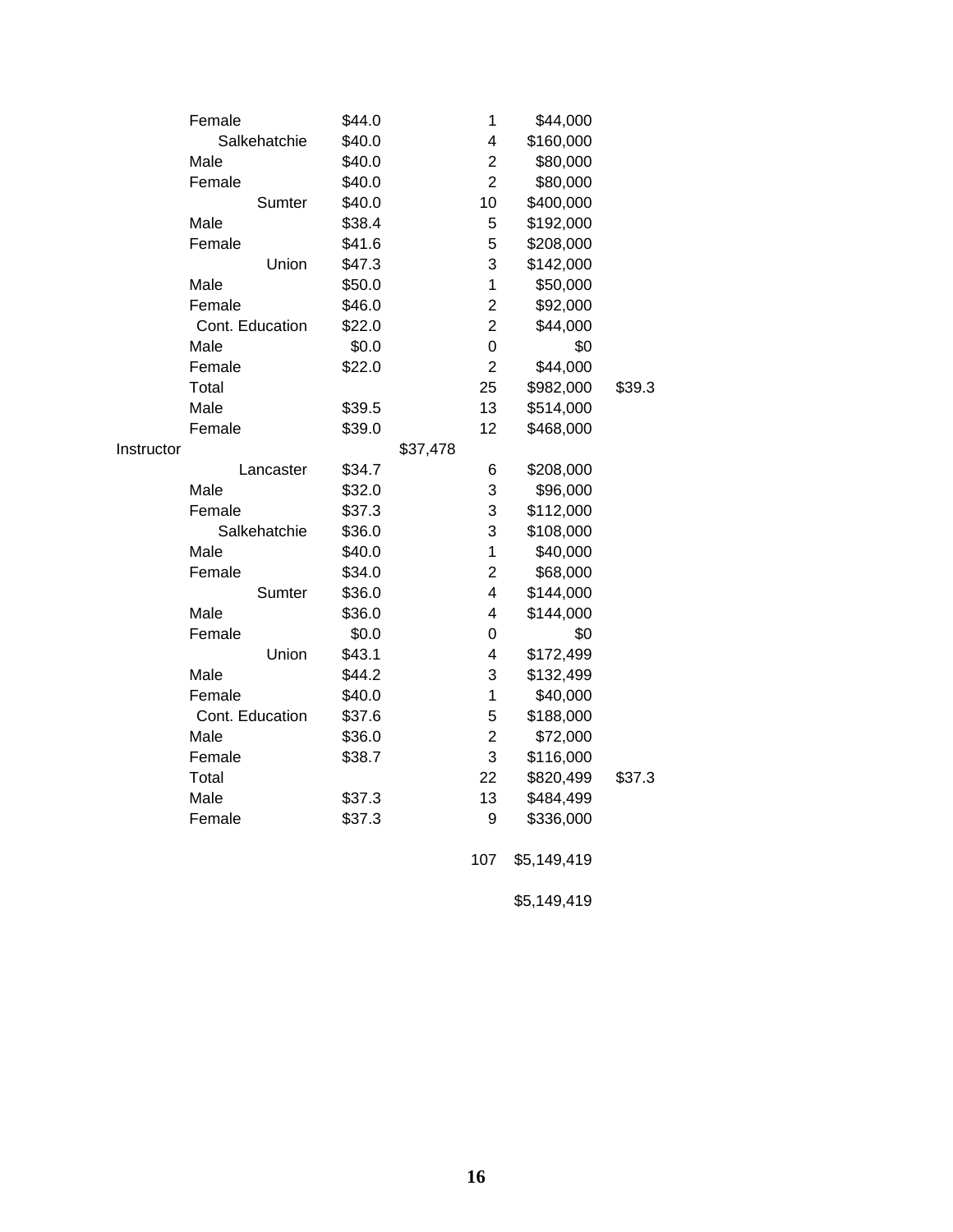# **Appendix 2**

# **Faculty Workload Survey Report 2005-2006**

Prepared by the Welfare Committee of the Regional Campuses Faculty Senate: Fran Gardner, Chair, USC Lancaster; Michael Bacon, USC Sumter; Dwayne Brown, USC Lancaster; Tara Fatemi, USC Union; Cynthia McMillan, USC Salkehatchie; Barbara Oswald, Continuing Education; Tarsem Purewal, USC Salkehatchie; Terrie Smith, USC Sumter

## *Purpose*

Under charge of the Executive Committee of the Regional Campuses Faculty Senate, the Welfare Committee conducted a survey of the full-time faculty of the regional campuses — USC Lancaster, USC Salkehatchie, USC Sumter, USC Union and Continuing Education. The purpose of the survey was to obtain quantitative information concerning faculty workload and division of faculty responsibilities.

# *Method*

A questionnaire was prepared, formatted into an online survey program, and distributed to all full-time faculty on the regional campuses via email. The questionnaire was modeled after the 1999 National Study of Postsecondary Faculty survey conducted by the United States Department of Education, National Center for Education Statistics. Faculty were asked to complete the questionnaire based on their activities for the Fall 2005 semester. Faculty were also asked to complete the questionnaire anonymously. Forty eight surveys were completed and returned.

## *Results*

Questions regarding faculty total workload and distribution of responsibilities revealed the following results. Twenty-seven percent of the respondents reported that they worked between 41 and 50 hours a week; twenty-five percent said that they worked between 51 and 60 hours a week; and four percent said that they worked 71 or more hours a week. Workload results also reveal that forty-six percent of the faculty taught four classes during the Fall 2005 semester; twenty-five percent taught five classes; and thirteen percent taught six classes. Thirty-three percent of the faculty had three different course preparations; twenty-nine percent had four preparations; and six percent had five preparations. Forty-two percent of the faculty reported that they had taught an overload course in the Fall semester, with eighty percent saying that they taught one overload course; fifteen percent said that they taught two overload courses; and five percent taught three overload courses. Over all of their courses, faculty taught an average of 77 students, with a maximum of 230.

Faculty divide their workload between the primary areas of teaching, research, professional growth activities, administration work with university committees, and professional service to the community, with teaching taking the most time. On average, faculty spent sixty-five percent of their time teaching, fourteen percent of their time on research, four percent on professional growth, ten percent on administration work with university committees, and six percent on service activities.